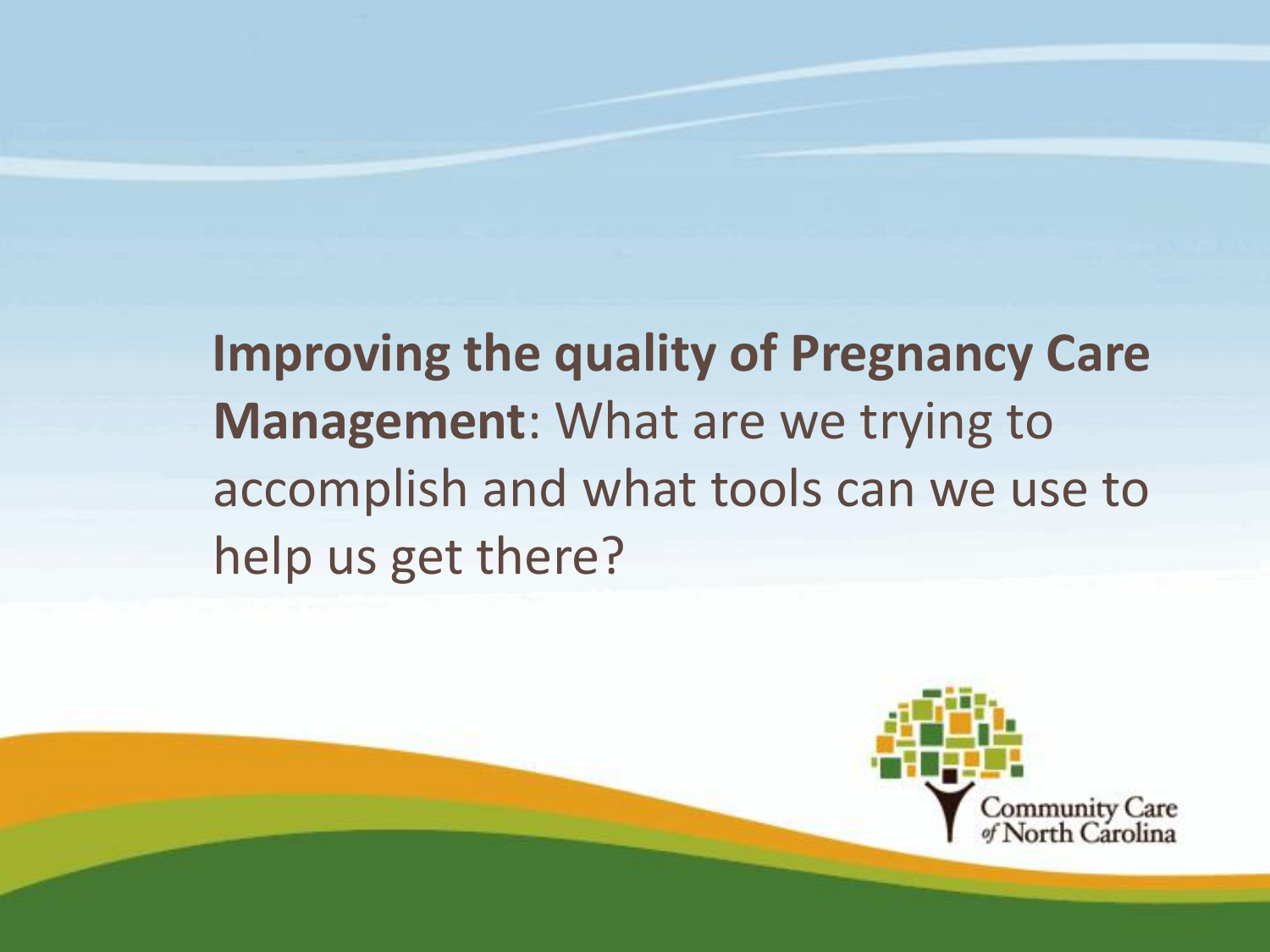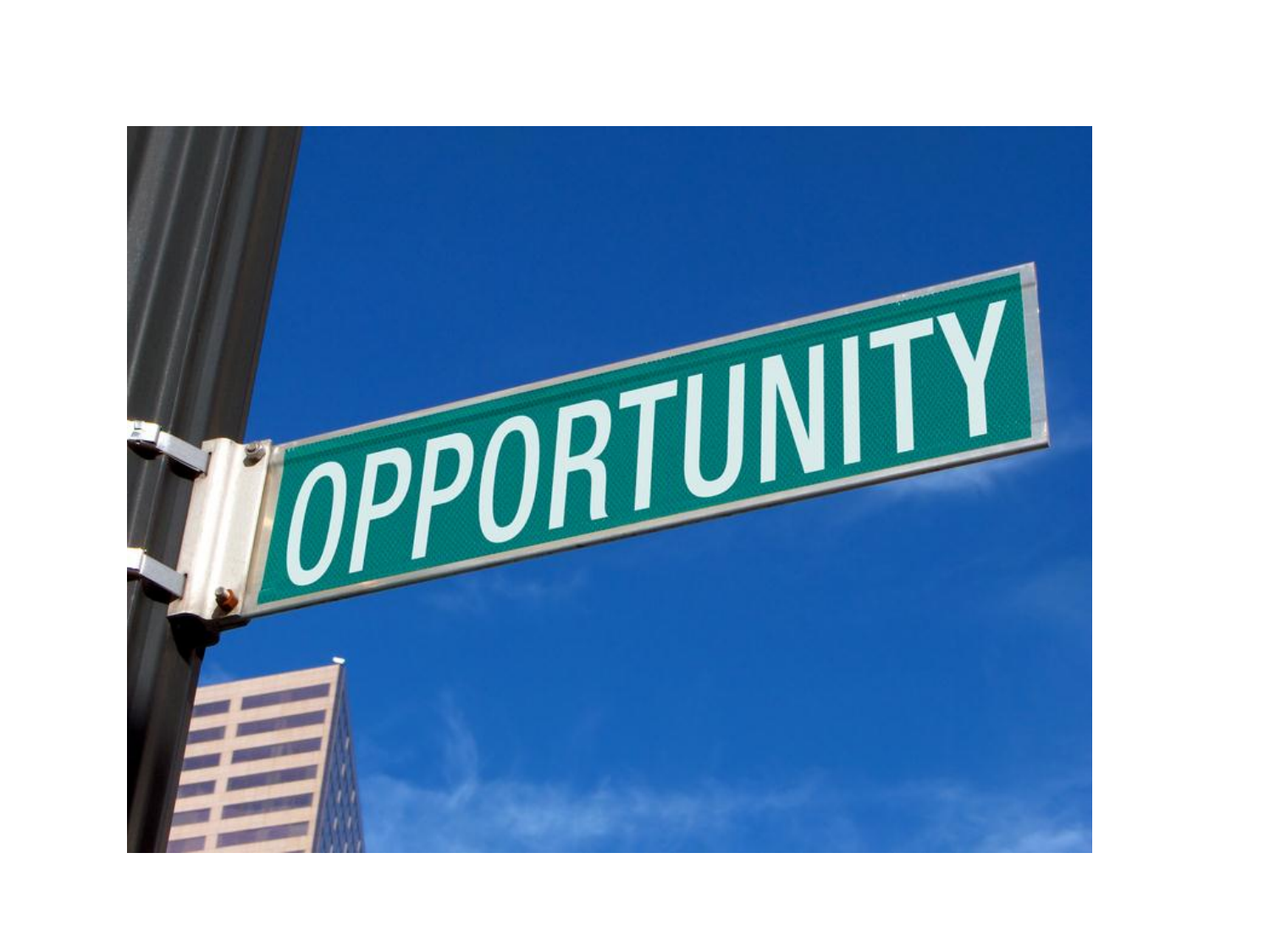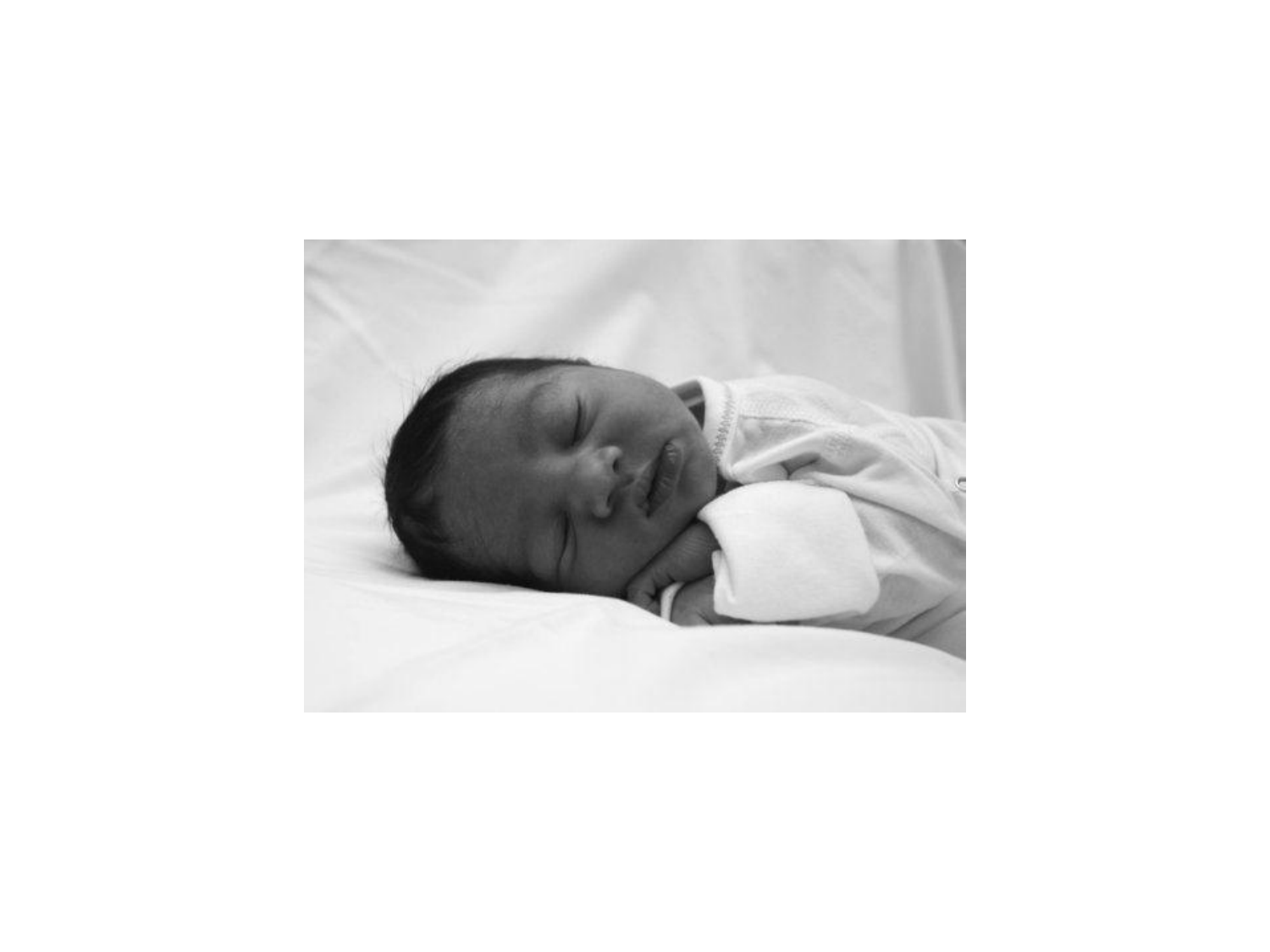### **Three Key Questions for Quality Improvement\***



- 1. What are we trying to accomplish?
- 2. How will we know if a change is an improvement?
- 3. What changes can we make that will result in improvement?

\*Institute for Healthcare Improvement, www.ihi.org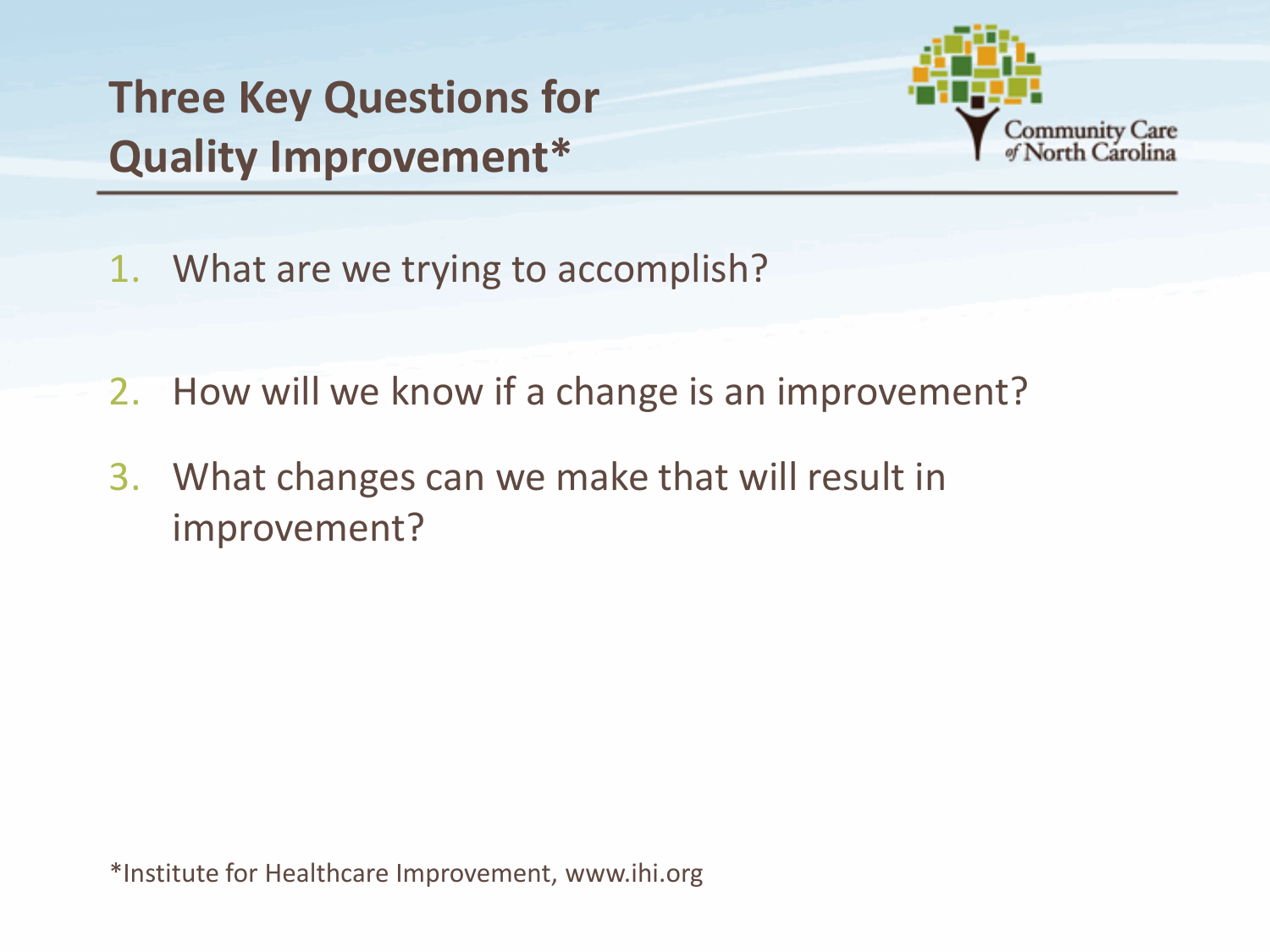# What are we trying to accomplish?

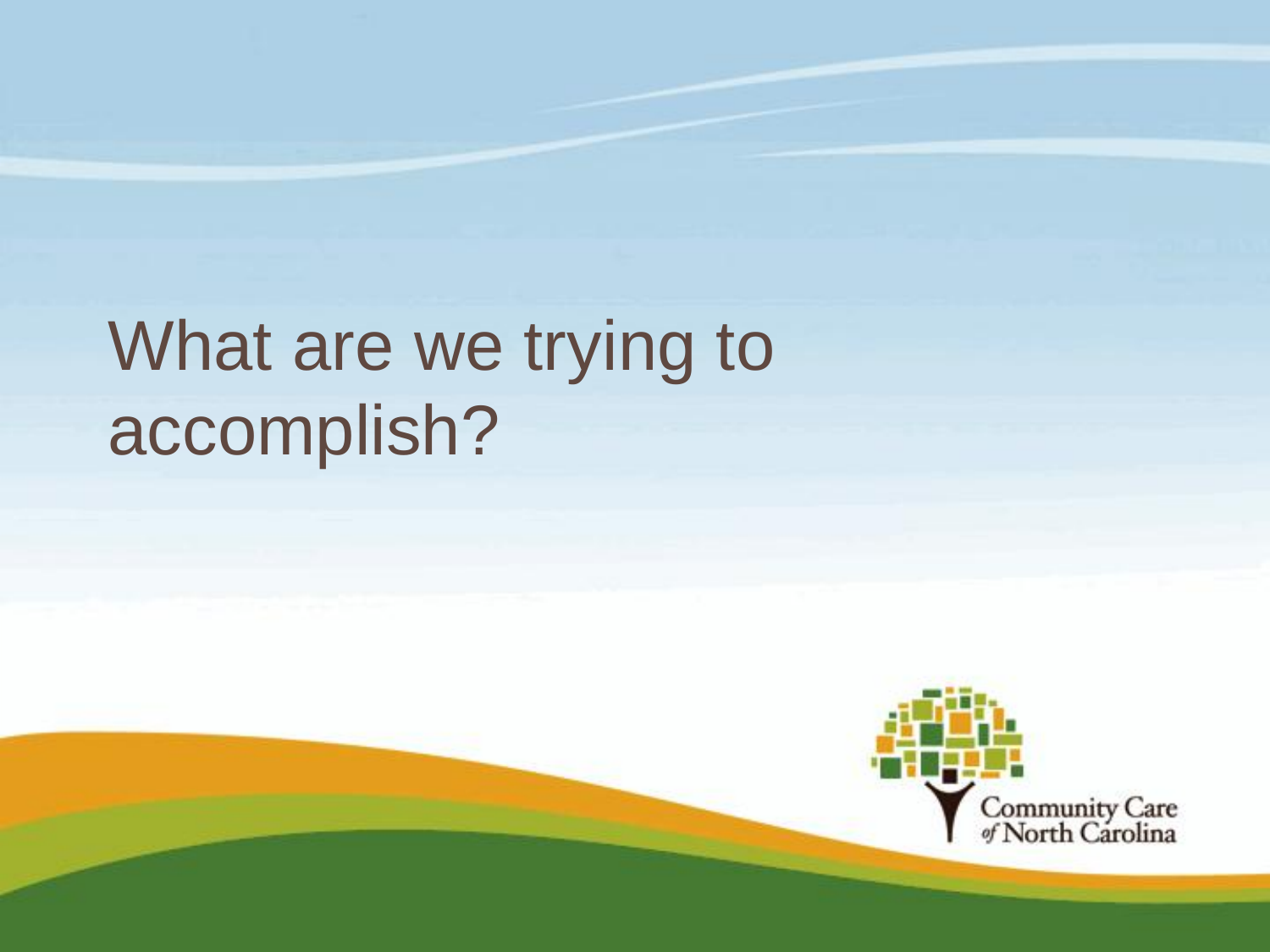# Pregnancy Medical Home KPIs



### **Key Performance Indicators:**

- Rate of low birth weight
- **Rate of very low birth weight**
- Rate of primary c-section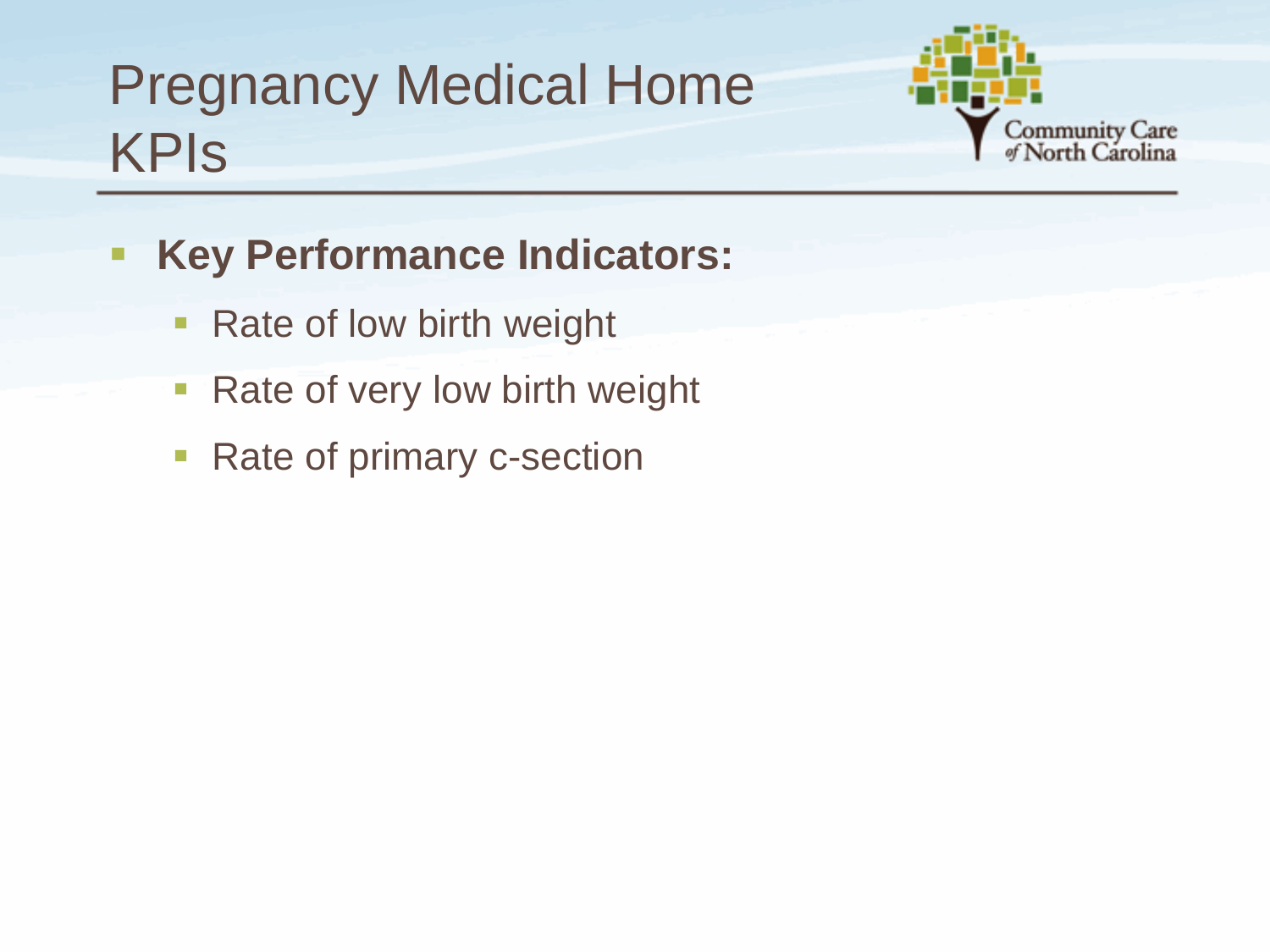### **Low birthweight**

#### **North Carolina and US, 2000-2010**



Low birthweight is less than 2500 grams (5 1/2 pounds). Source: National Center for Health Statistics, final natality data. Retrieved August 25, 2013, from www.marchofdimes.com/peristats.



<sup>2009</sup> March of Dimes Foundation. All rights reserved.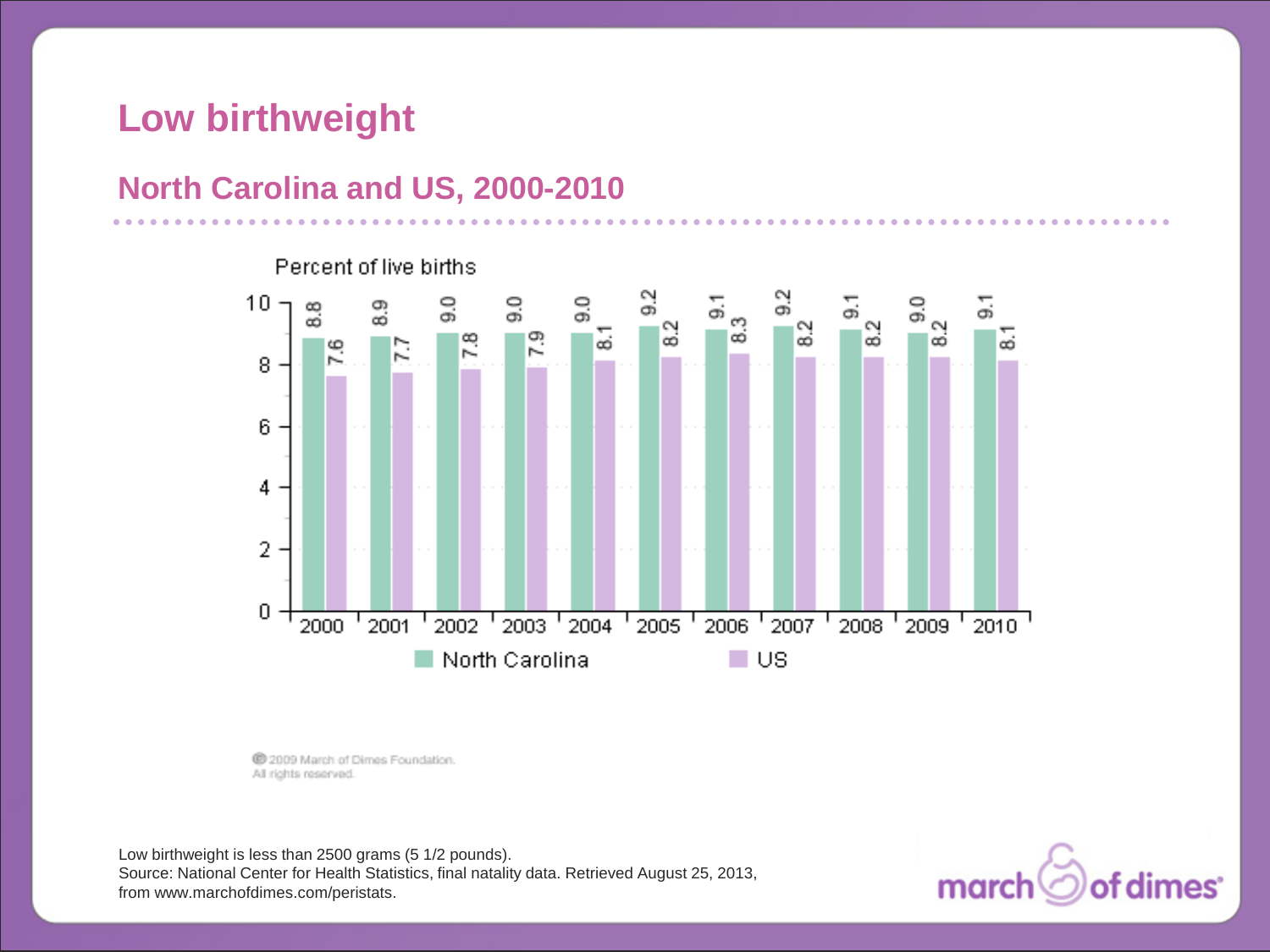#### **Preterm birth**

#### **North Carolina and US, 2000-2010**



Preterm is less than 37 completed weeks gestation.

Source: National Center for Health Statistics, final natality data. Retrieved August 25, 2013, from www.marchofdimes.com/peristats.



<sup>2009</sup> March of Dimes Foundation. All rights reserved.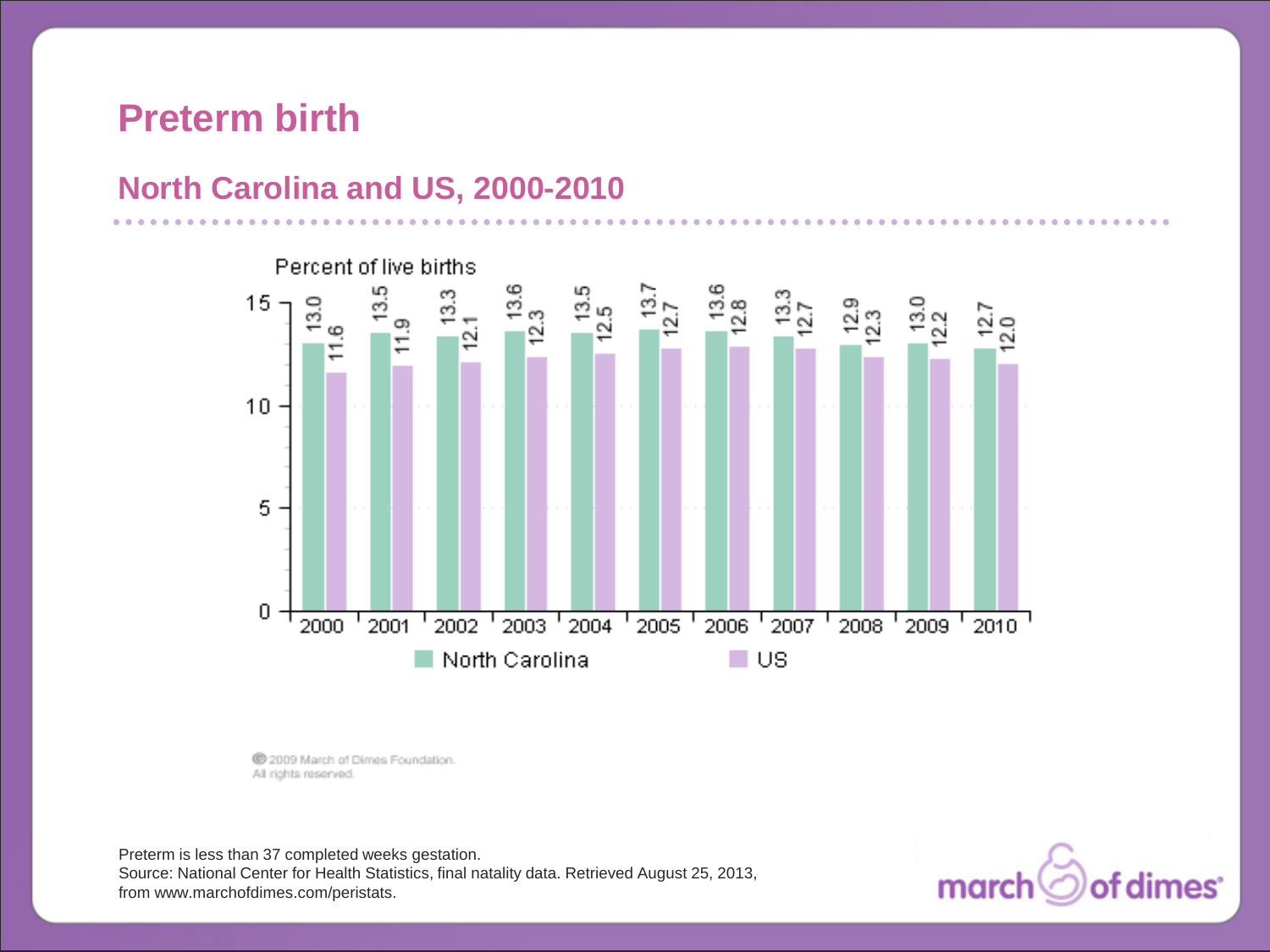#### **Rate of Low Birth Weight (<2500 grams) Babies Among Non-Emergency Medicaid Deliveries**

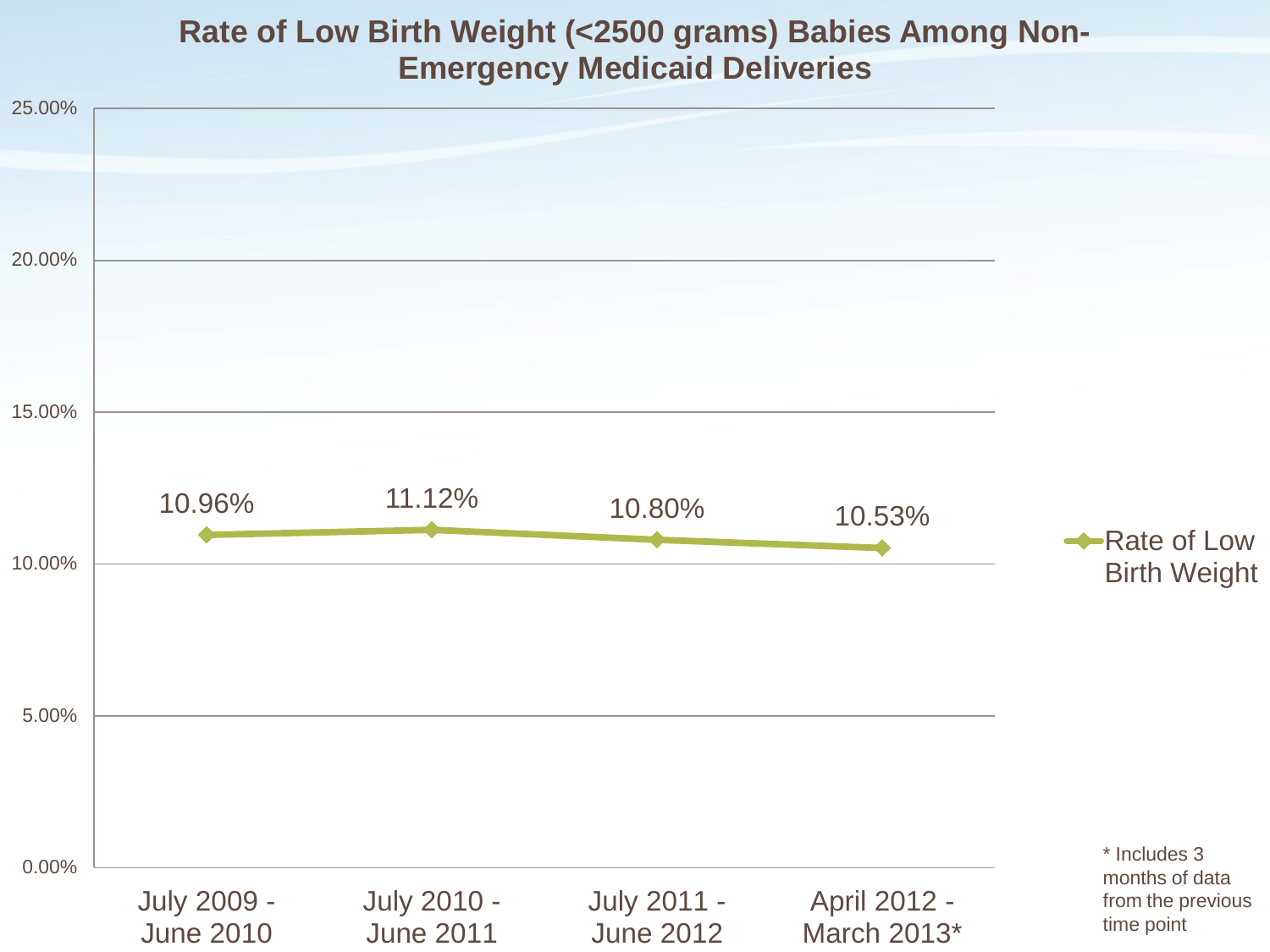#### **Rate of Low Birth Weight (<2500 grams) Babies Among Non-Emergency Medicaid Deliveries**

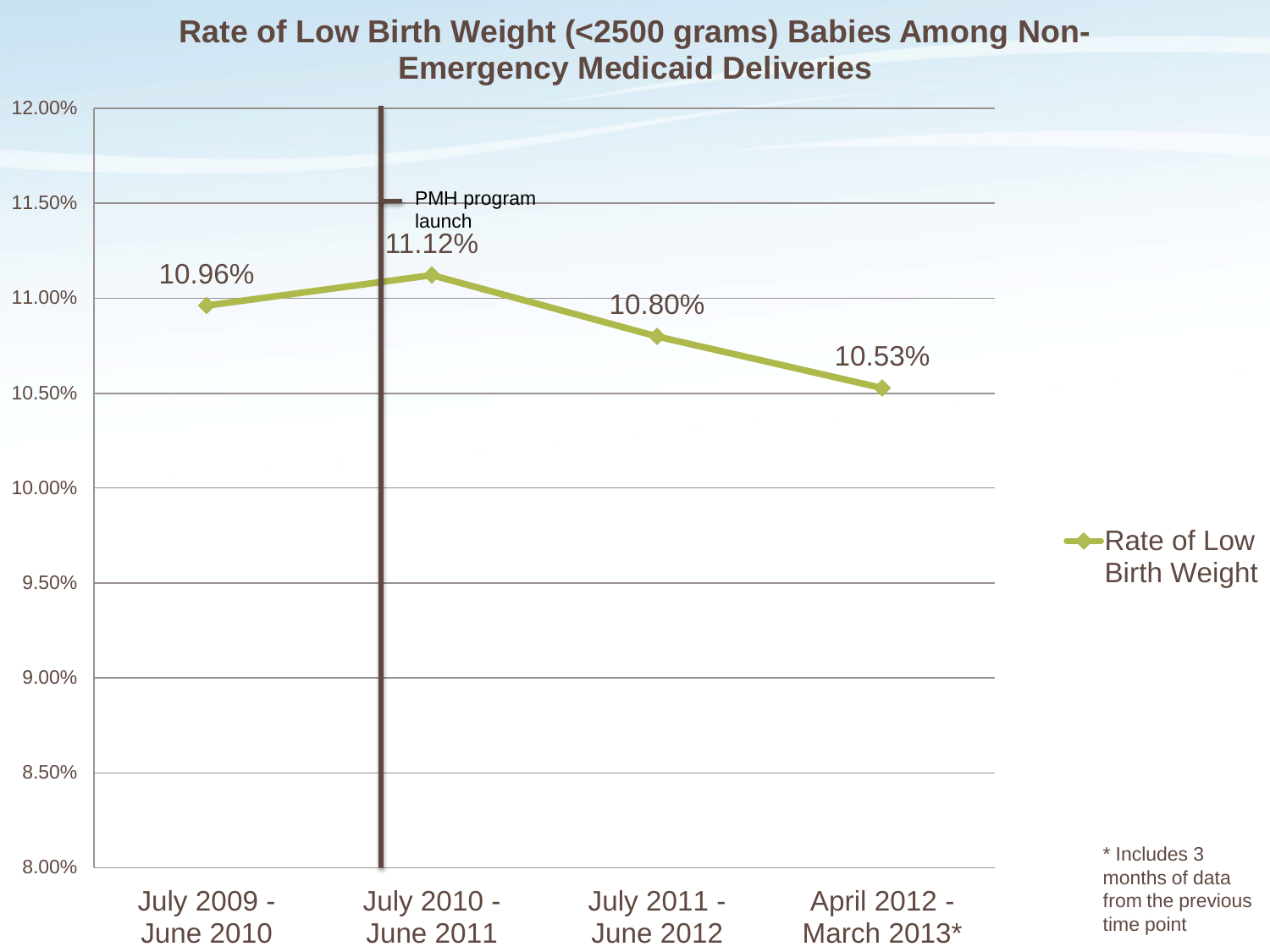#### **Rate of Very Low Birth Weight (<1500 grams) Babies Among Non-Emergency Medicaid Deliveries**

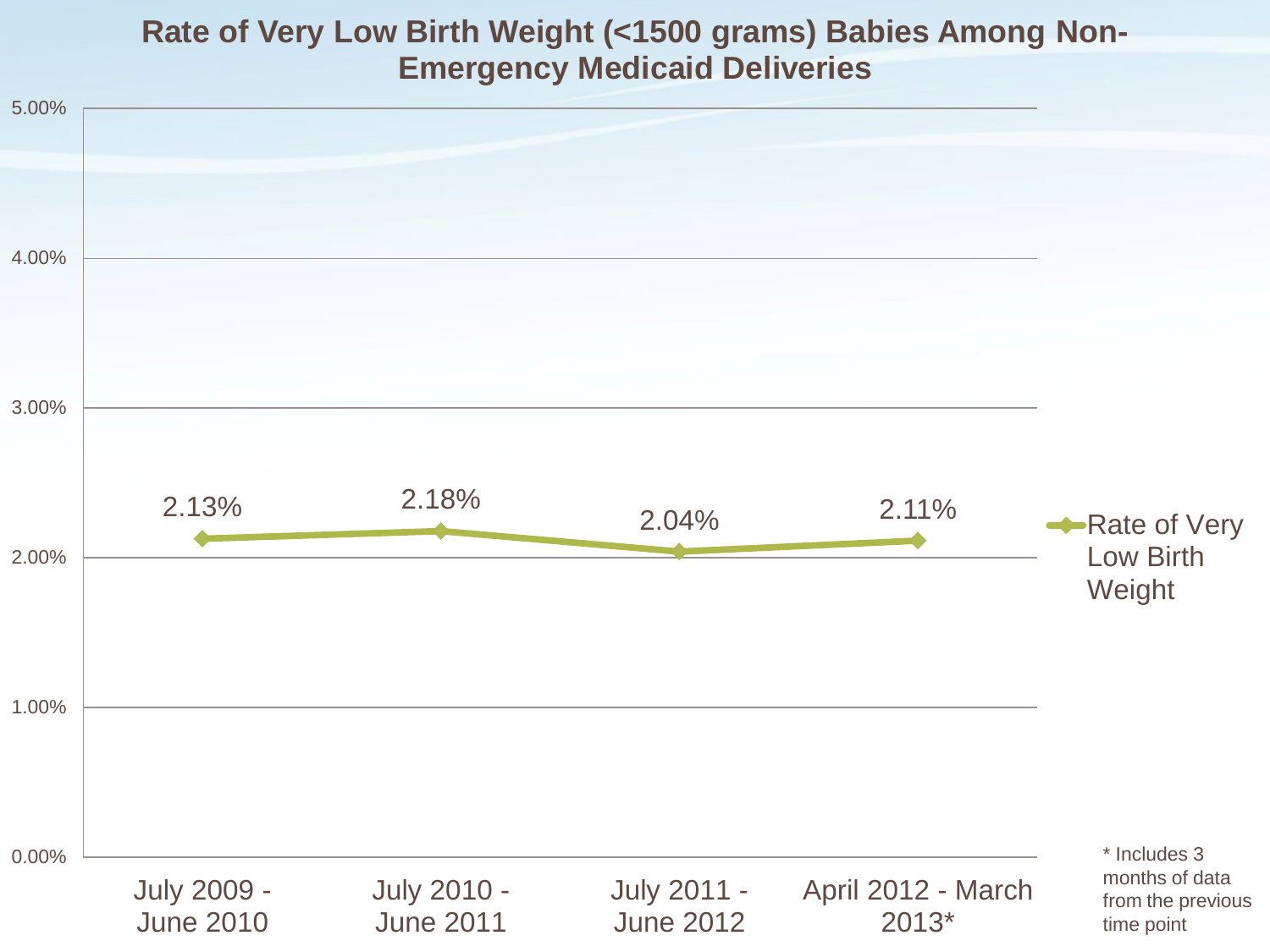#### **Primary Cesarean Section Rates among Term Patients with a Singleton, Vertex Fetus and Non-Emergency Medicaid**

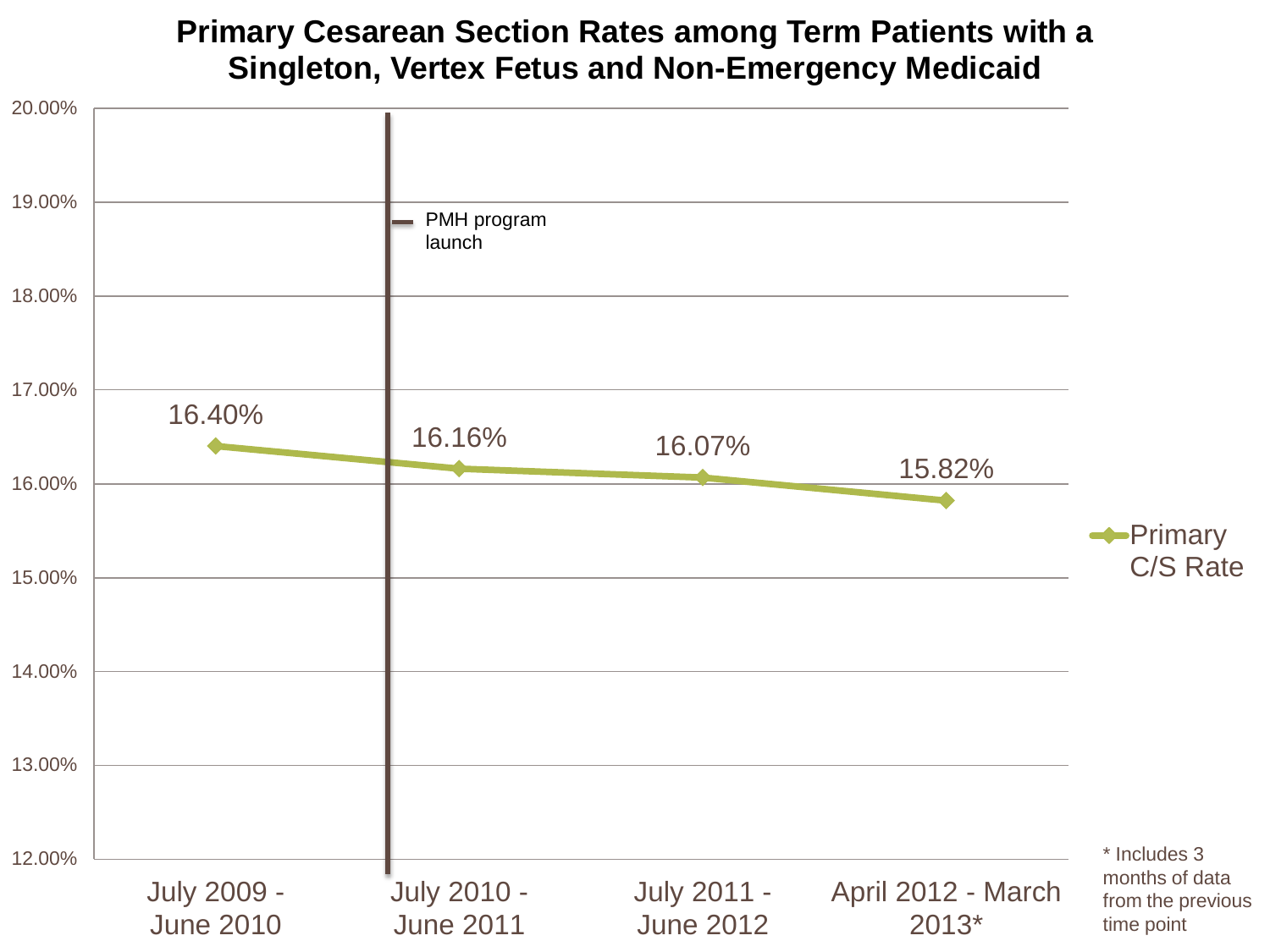### **Contractual Structure of PMH/OBCM Model**

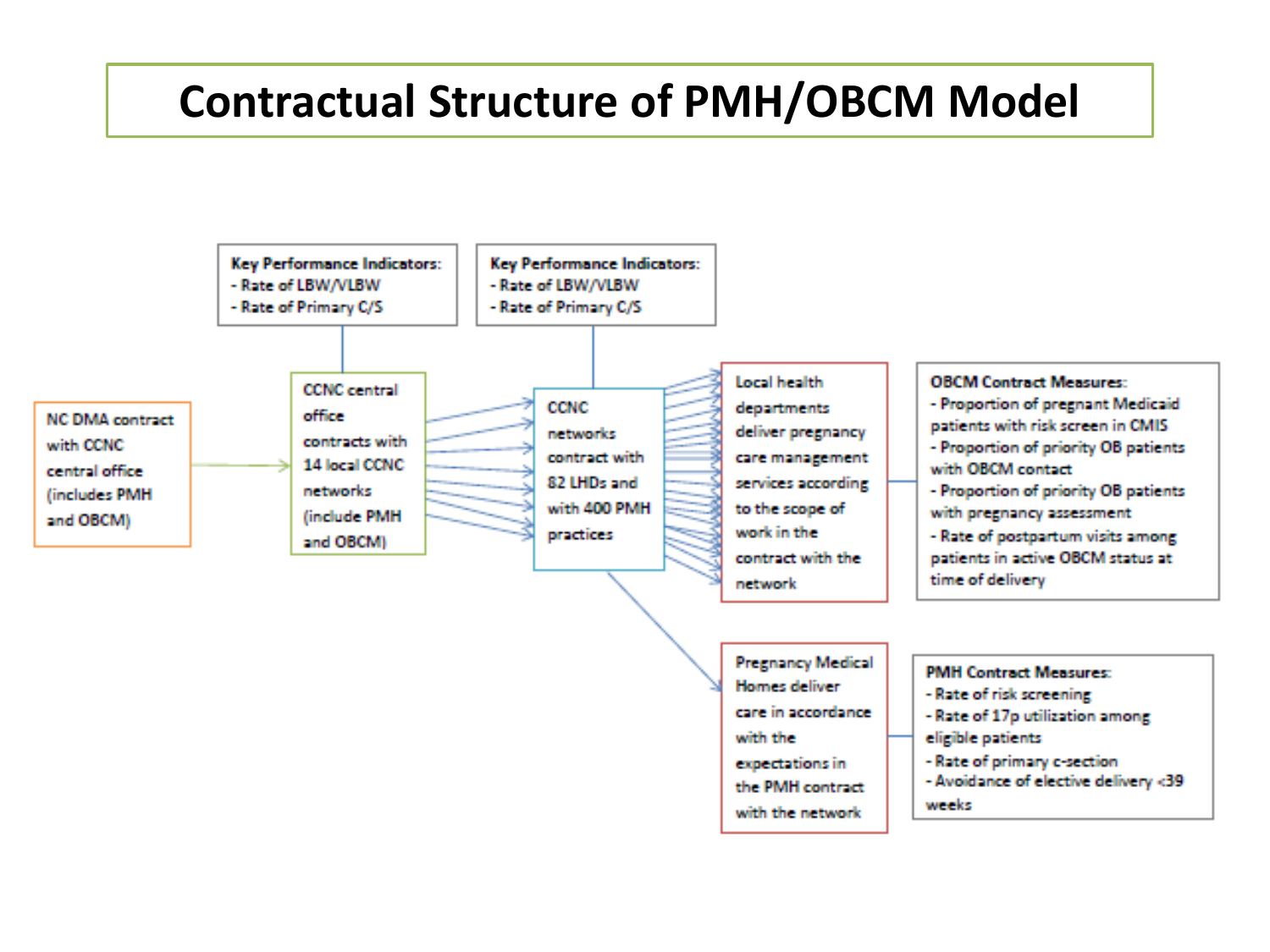**Vaginal Delivery Rate Among All Patients**

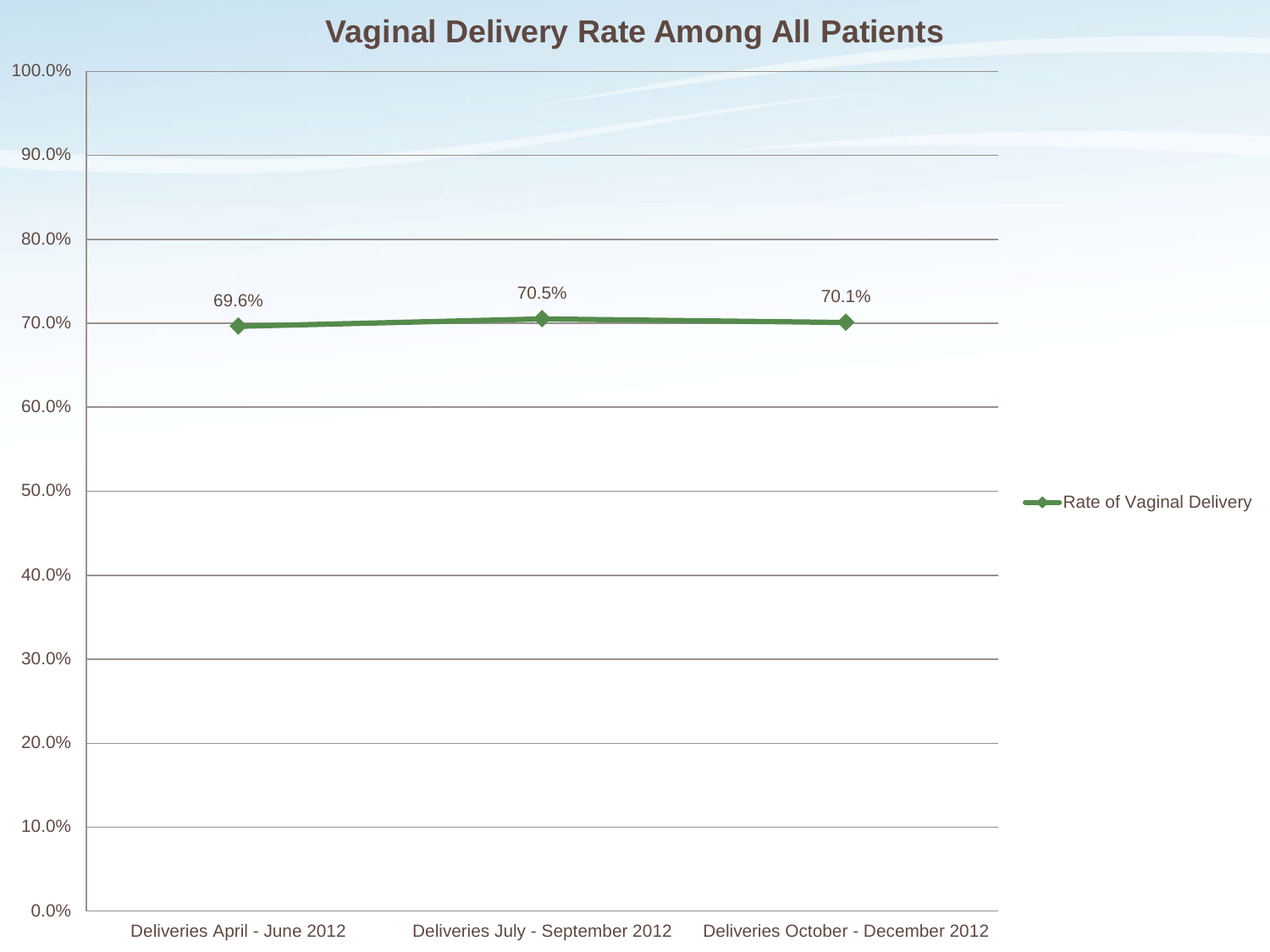**Low Birth Weight Rate Among All Patients**

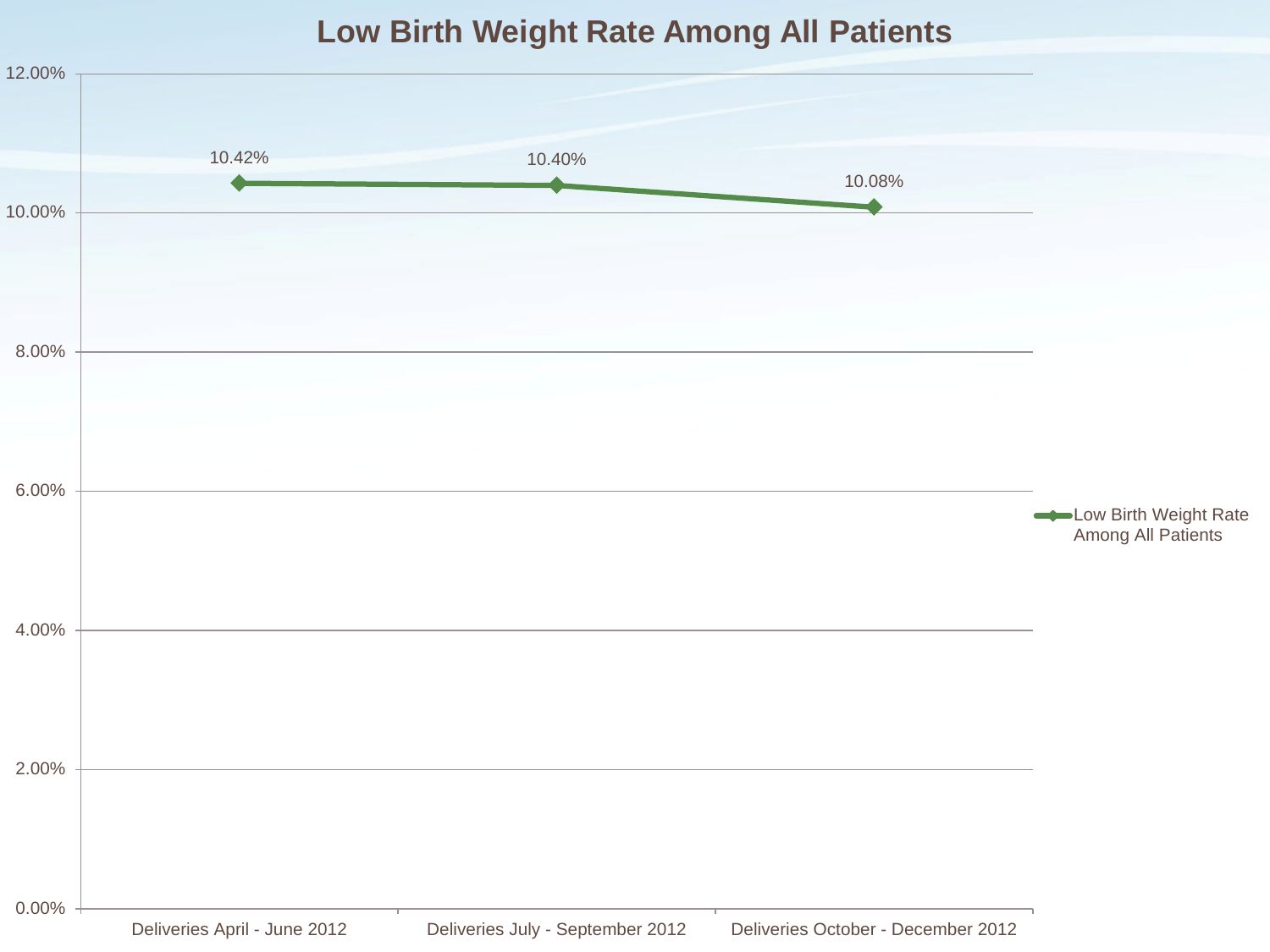**Preterm Birth Rate Among All Patients**

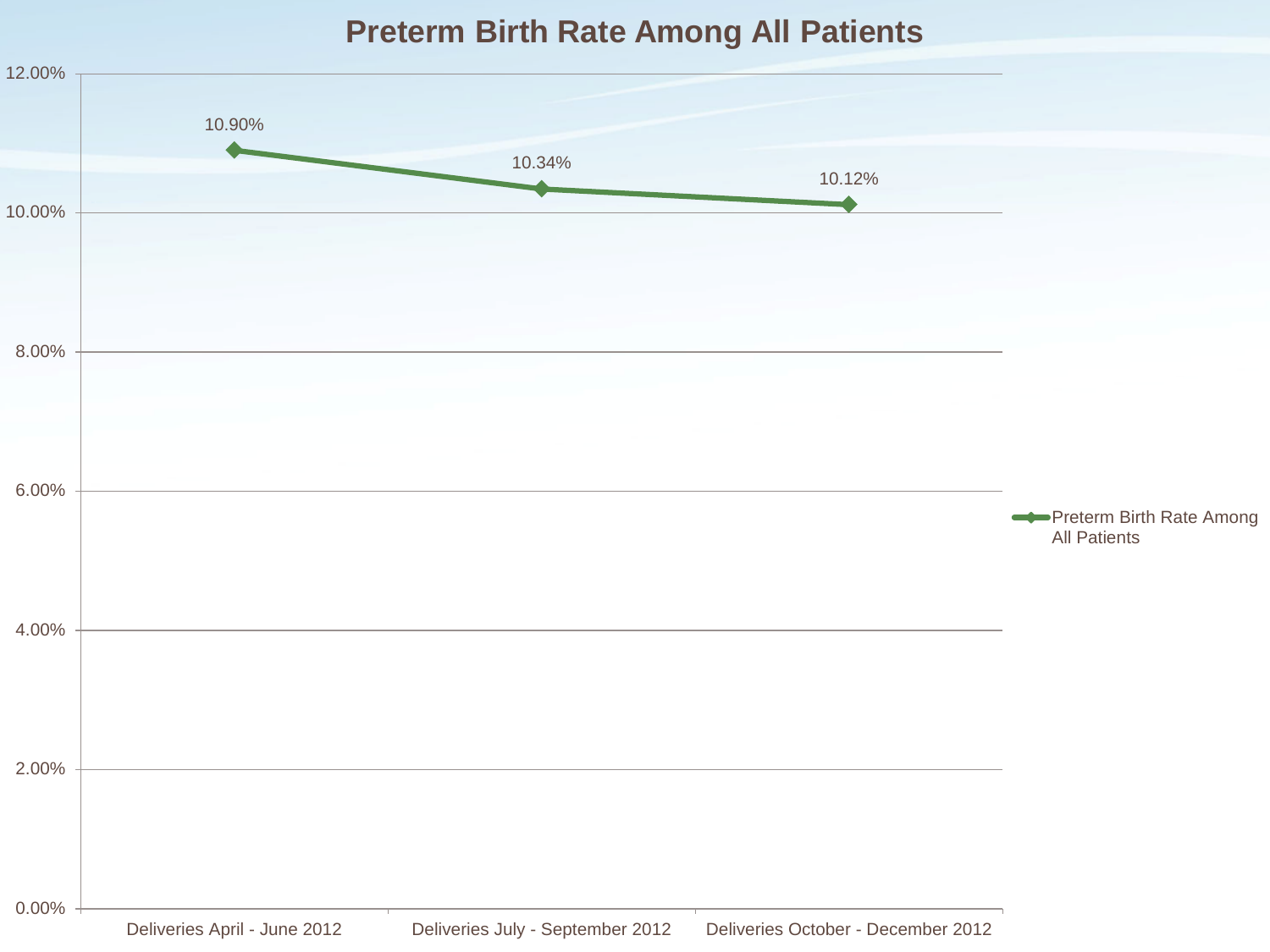#### **Unintended Pregnancy Among Patients with a Risk Screening Form**

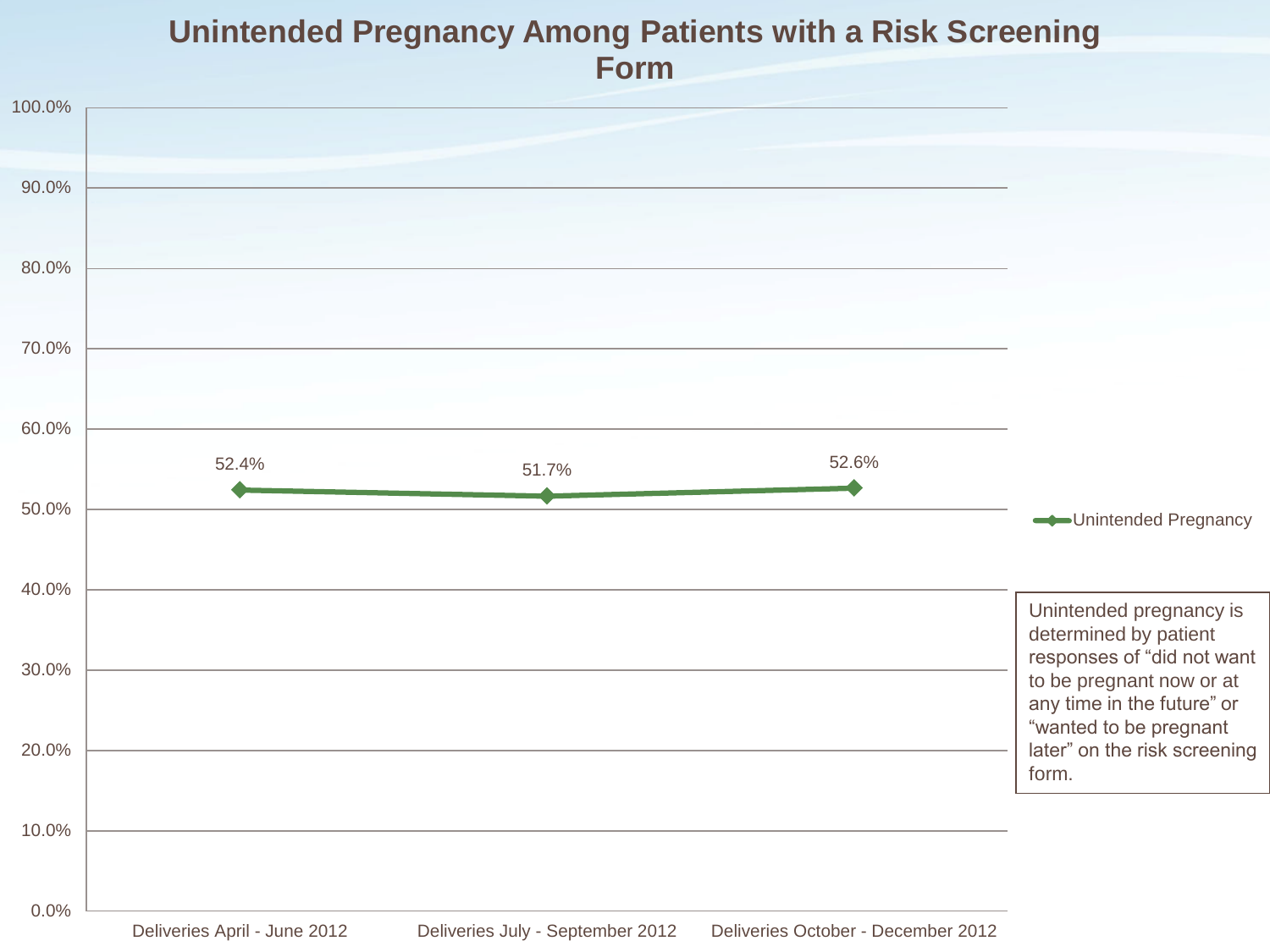#### **Rate of Late Entry to Prenatal Care Among All Patients (After 1st Trimester)**

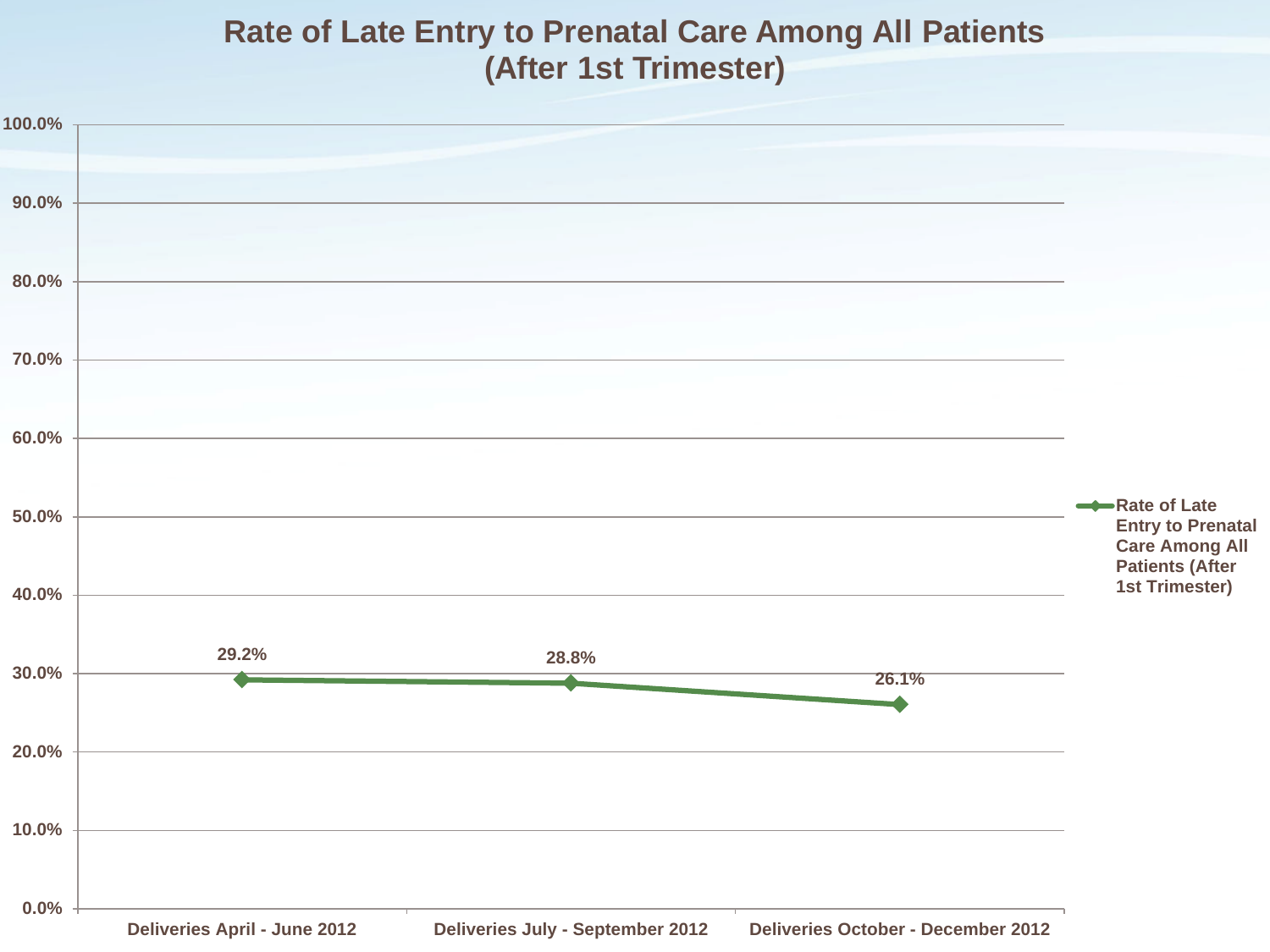**Risk Screening Forms Among All Patients**

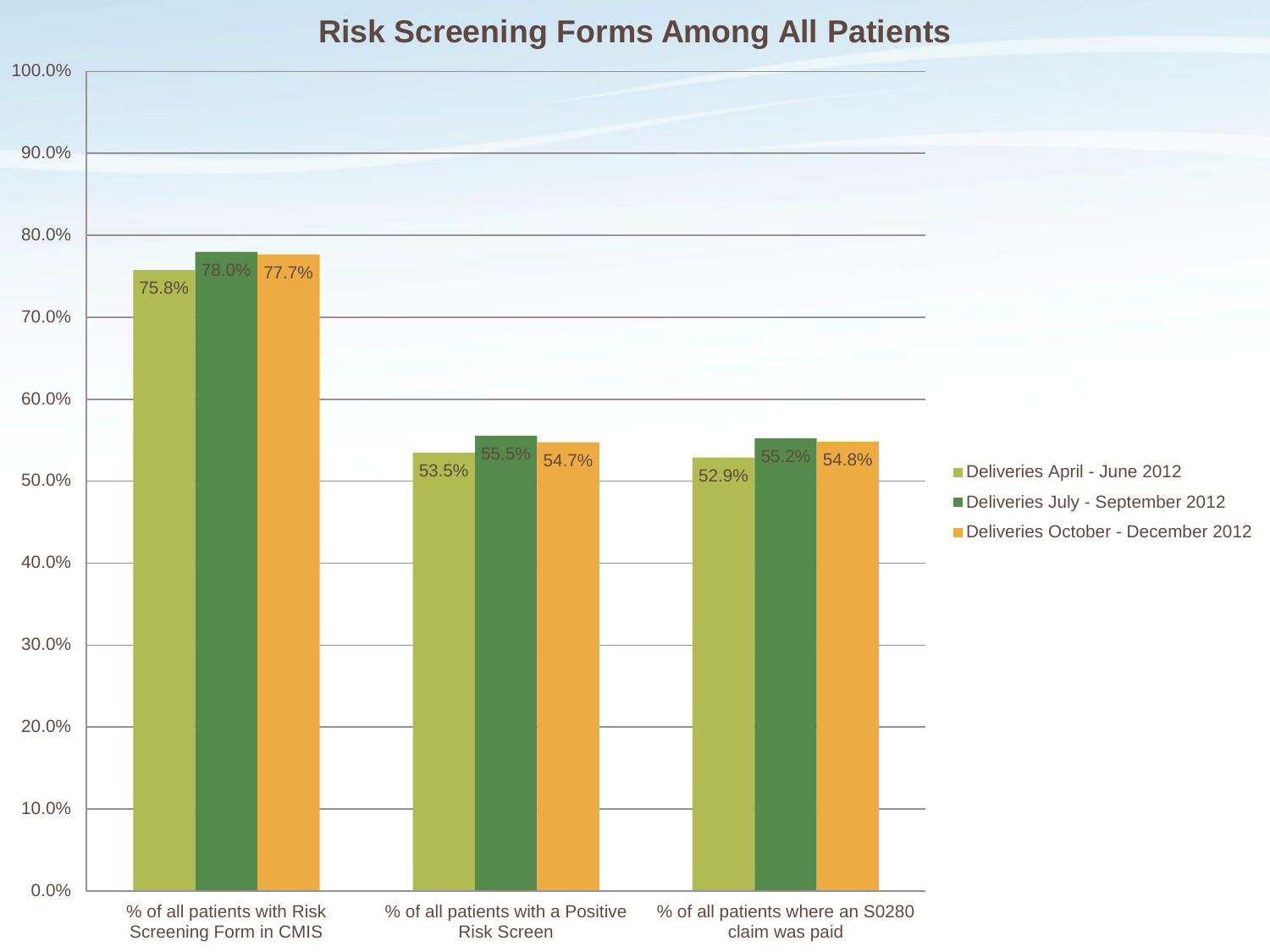#### **Patient Engagement in Pregnancy Care Management Among Patients with a Positive Risk Screening Form**

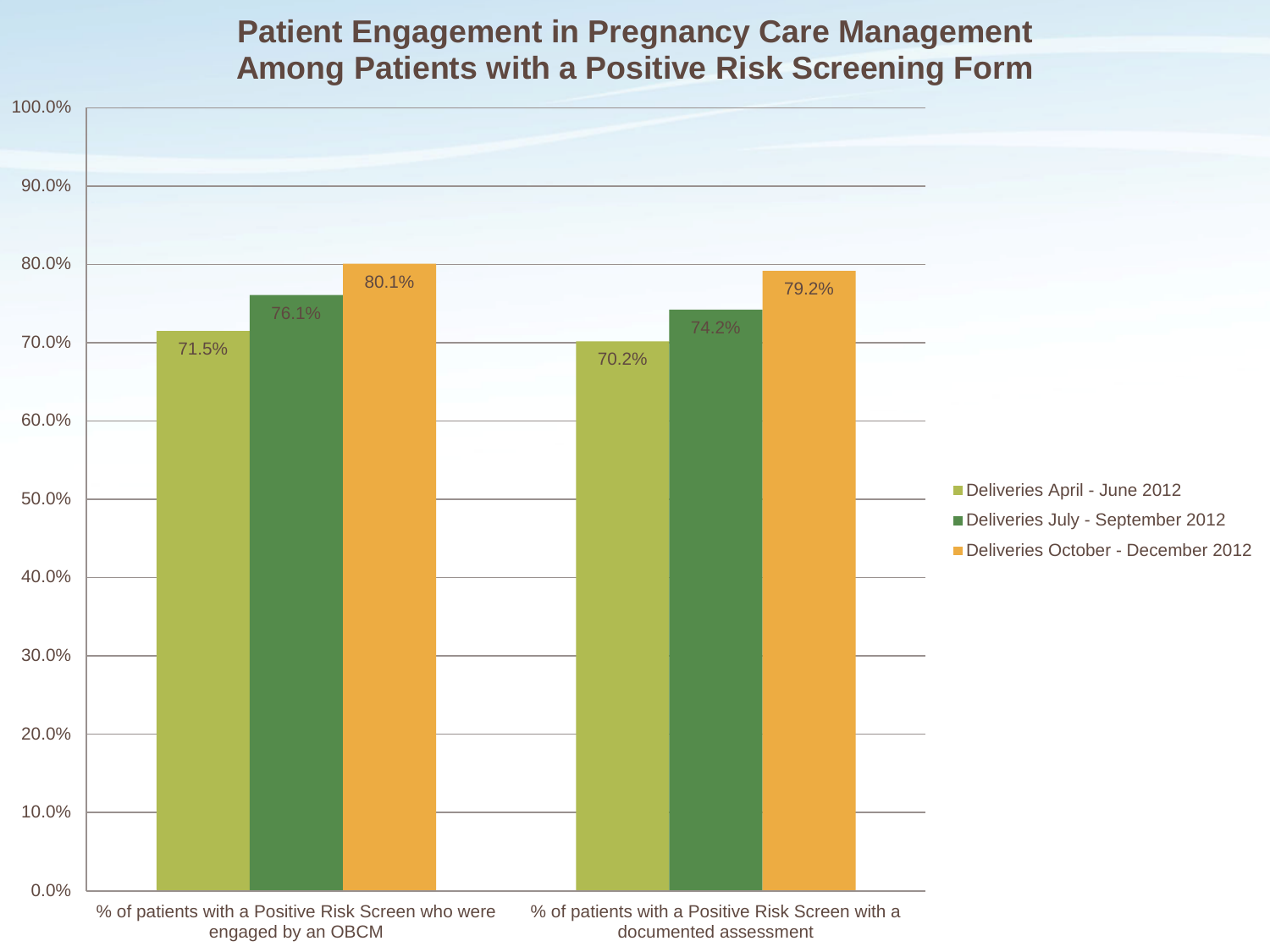

- **Narrow window of opportunity to intervene to affect pregnancy outcome**
- **Risk screens are best method for identifying pregnant Medicaid patients in real time**
	- **There is no claims data source to tell us when a Medicaid patient** is pregnant
	- **P** Possibility of local collaboration with DSS to identify patients who come in for MPW application
	- **Importance of OB ADT data**
- **Allows for timely provision of pregnancy care management**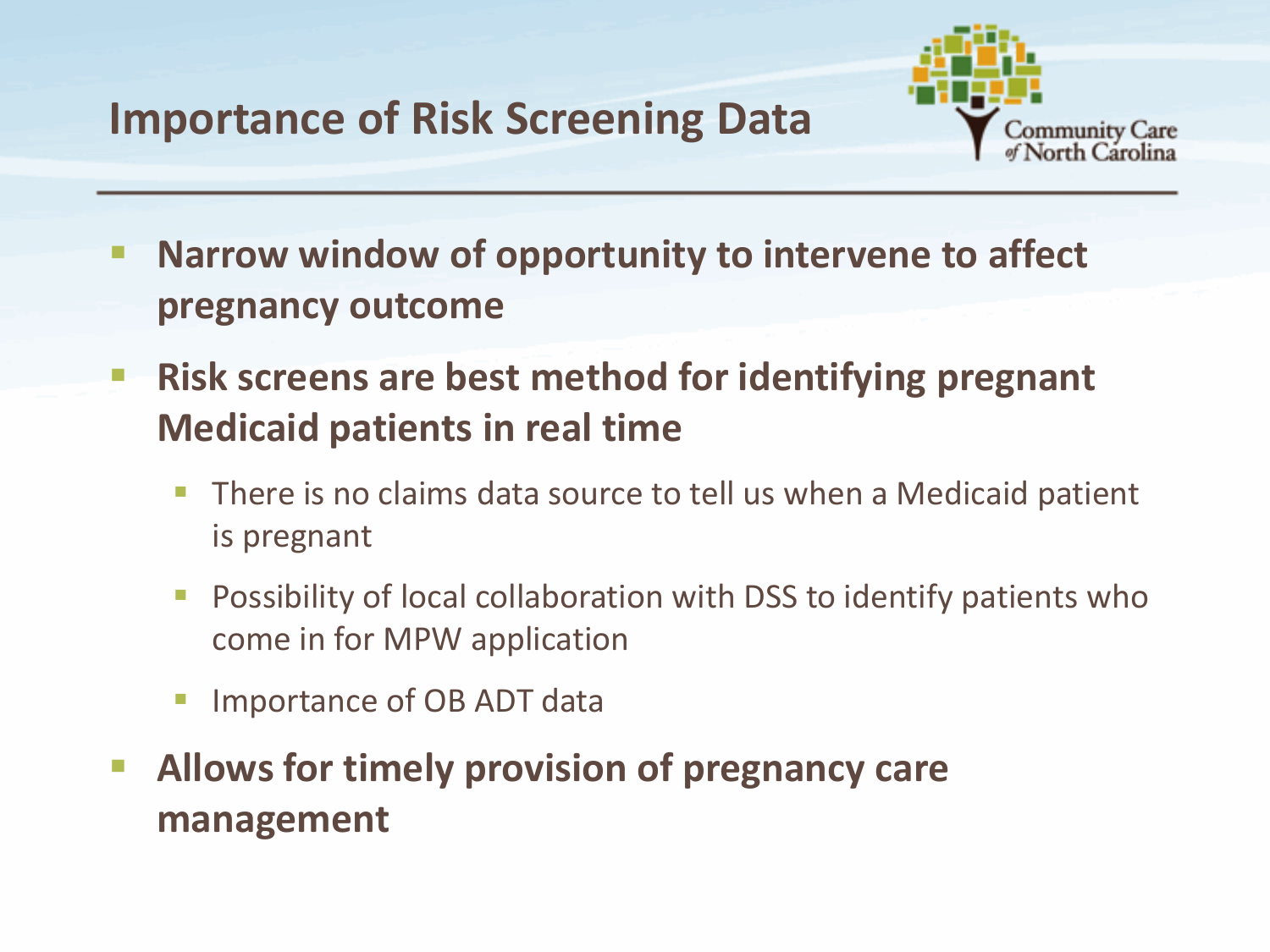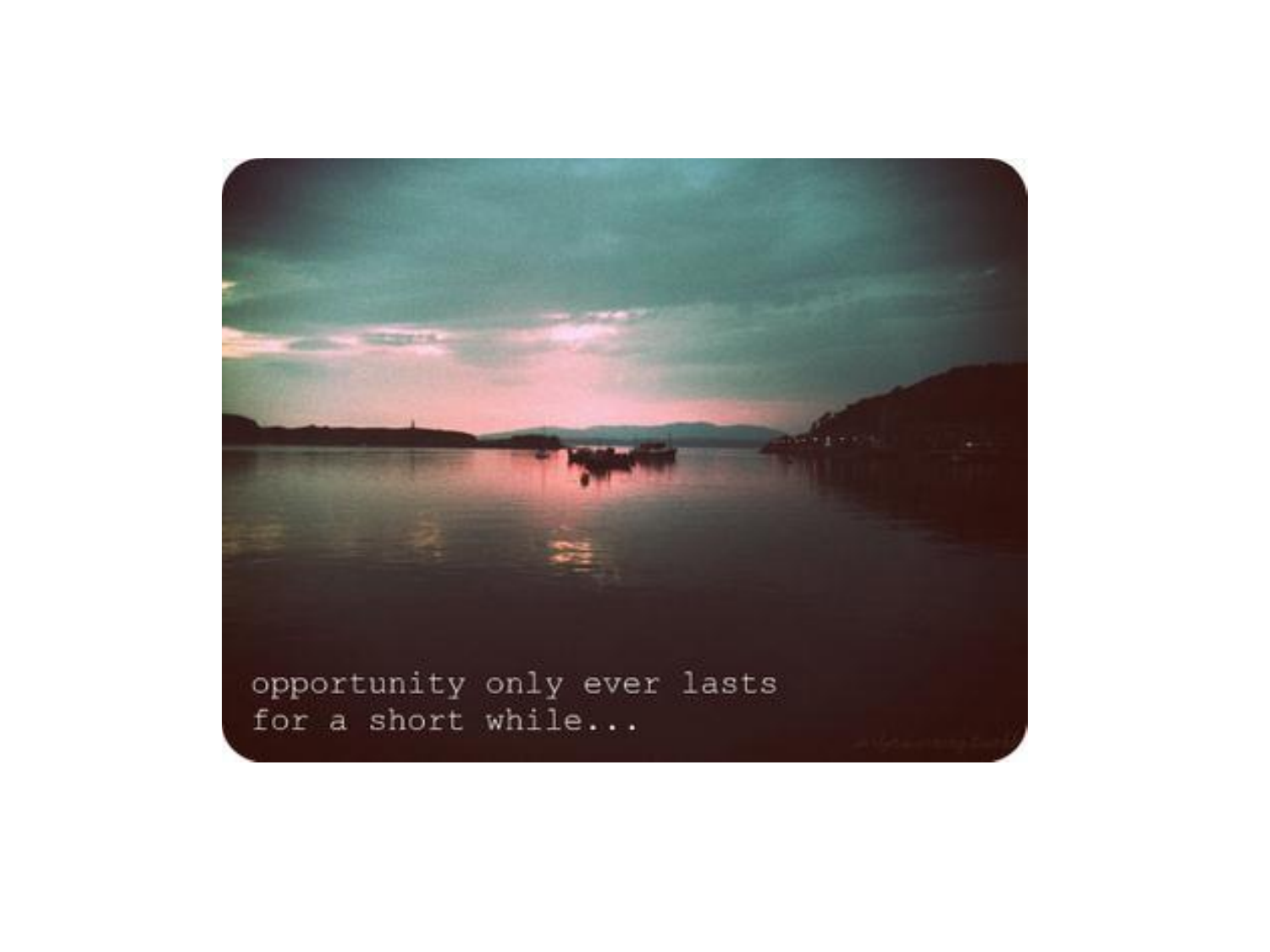### **Importance of Pregnancy Care Management**



- **Pregnancy Care Management is the primary intervention of the PMH model to improve birth outcomes**
- **Evidence-based**
	- Several published studies show improvement in birth outcome as a result of various care management models
	- **Black box**" problem  $-$  it's not clear what exactly about care management helps patients
		- Better adherence to medical care
		- Improvement in psychosocial risk factors
		- Social support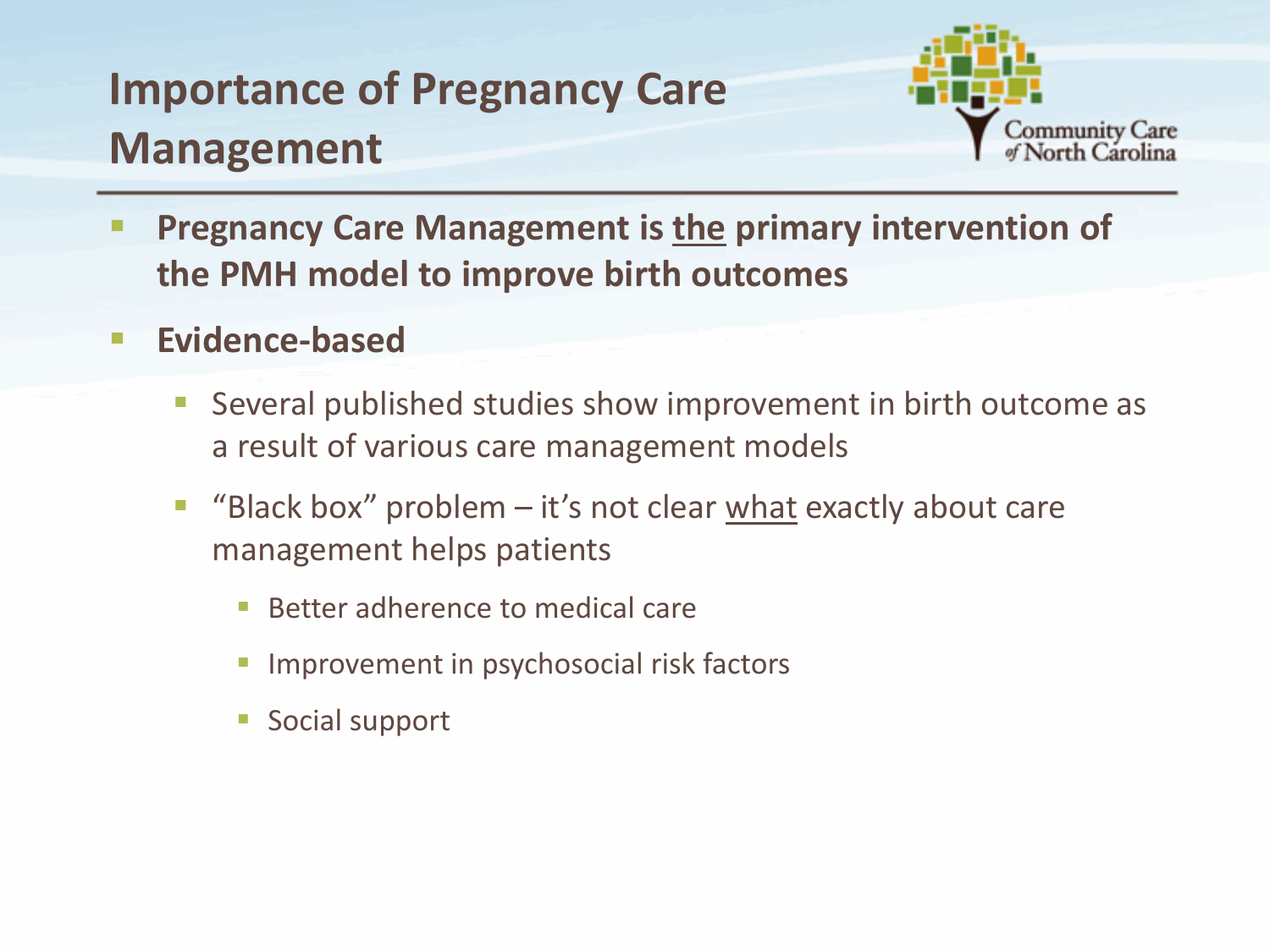

### **"Every system is perfectly designed to get exactly the results that it gets."**

- **What can we do to make the Pregnancy Care** Management system get more of the results we want?
- What are we already doing in the Pregnancy Care Management system that is helping us to achieve the results we're already getting?
- **If** Is there a culture in Pregnancy Care Management of being open to new approaches to get the results we want?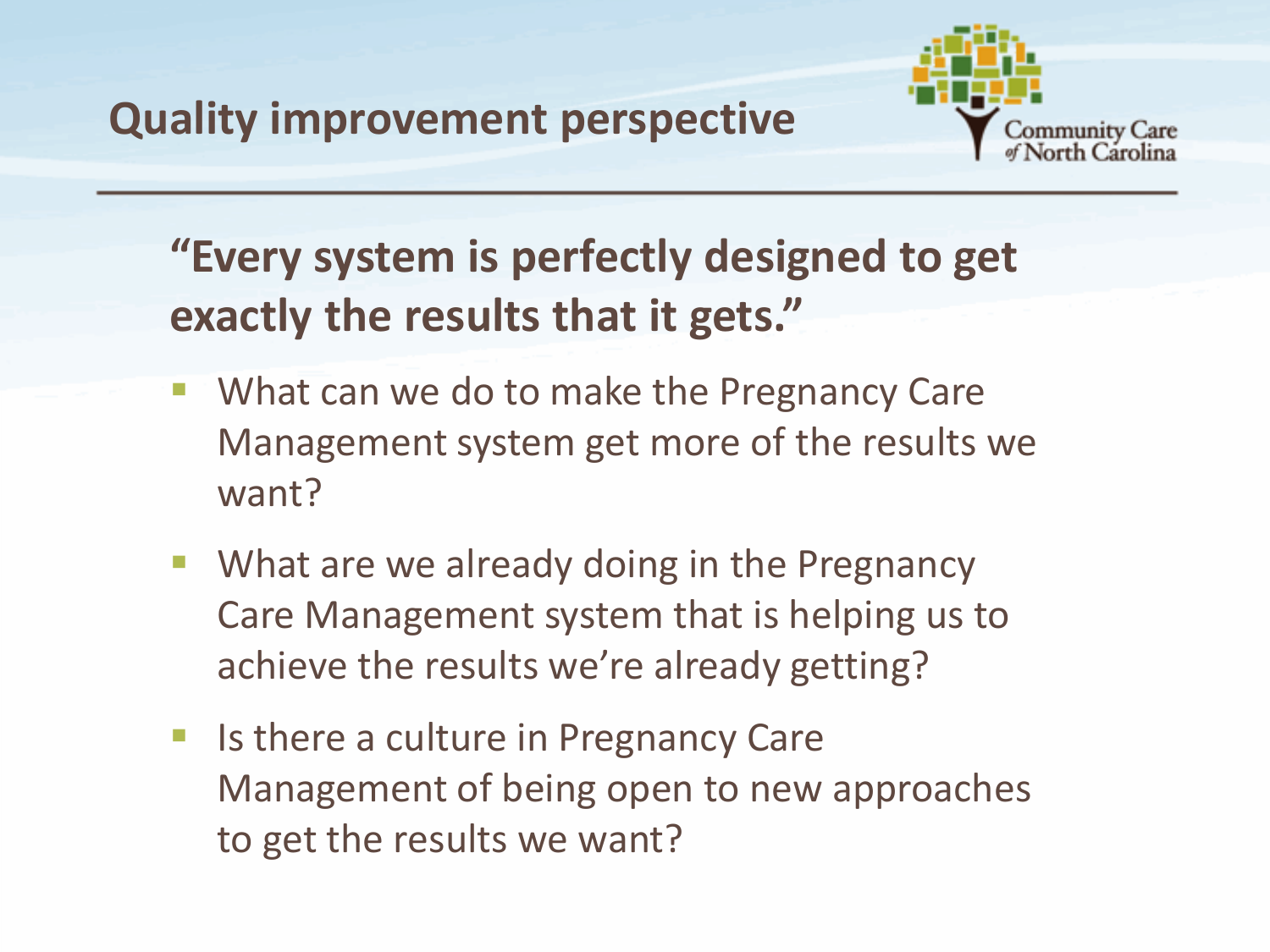# How will we know a change is an improvement?

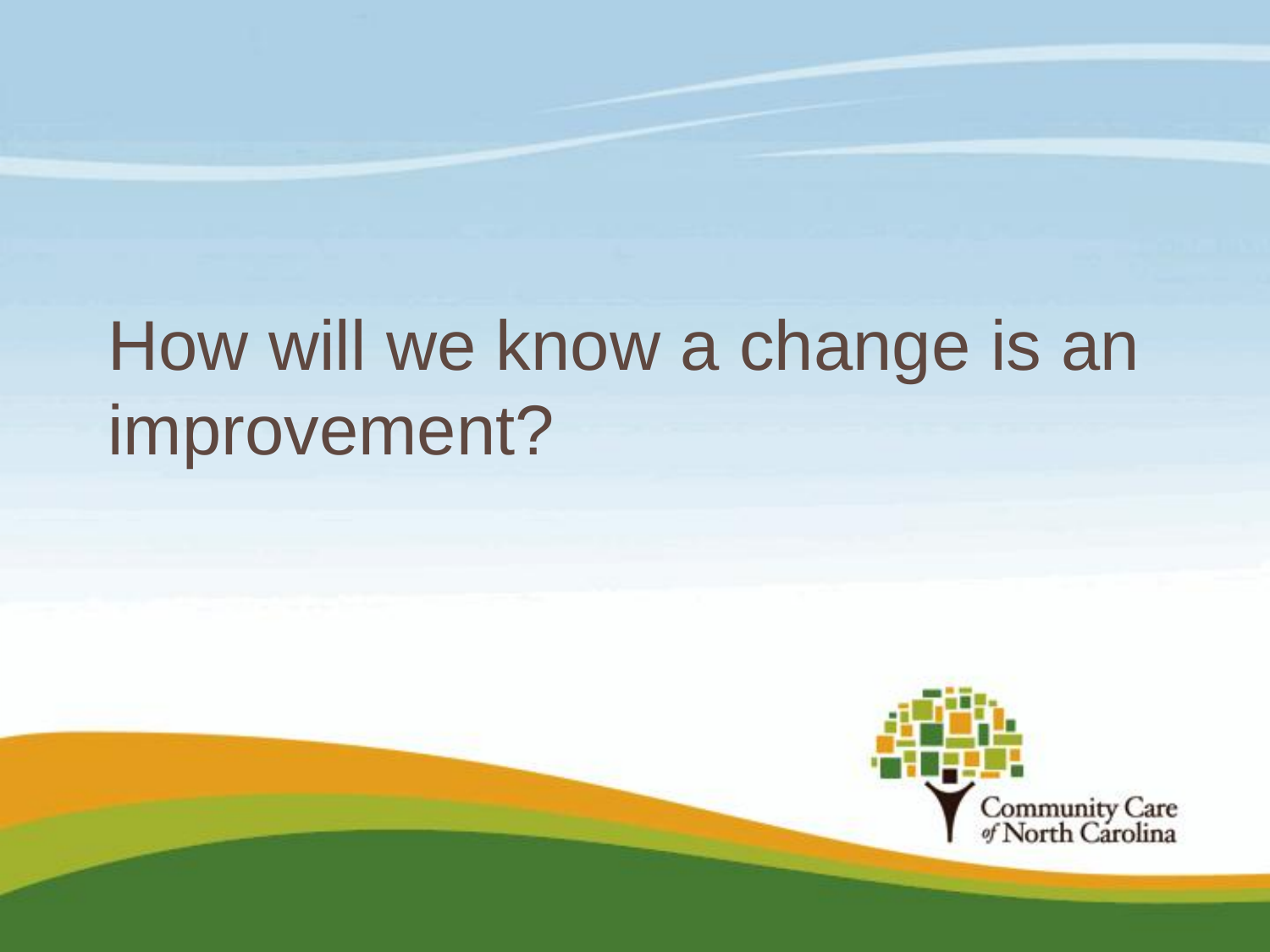### **Quality Improvement Culture**



- **Continuous quality improvement means always looking for opportunities to change for the better**
	- Blameless culture everyone must feel comfortable in identifying problems with the system: "stop the line"
	- **Find areas where the system could work better and test changes, with** permission to make mistakes – look for how to improve the system, not whom to blame
	- **Shared commitment to improvement culture**
	- Make it easy to do the thing you want more of
- **Quality improvement uses small tests of change to see what works**
	- **PDSA cycles (Plan-Do-Study-Act)**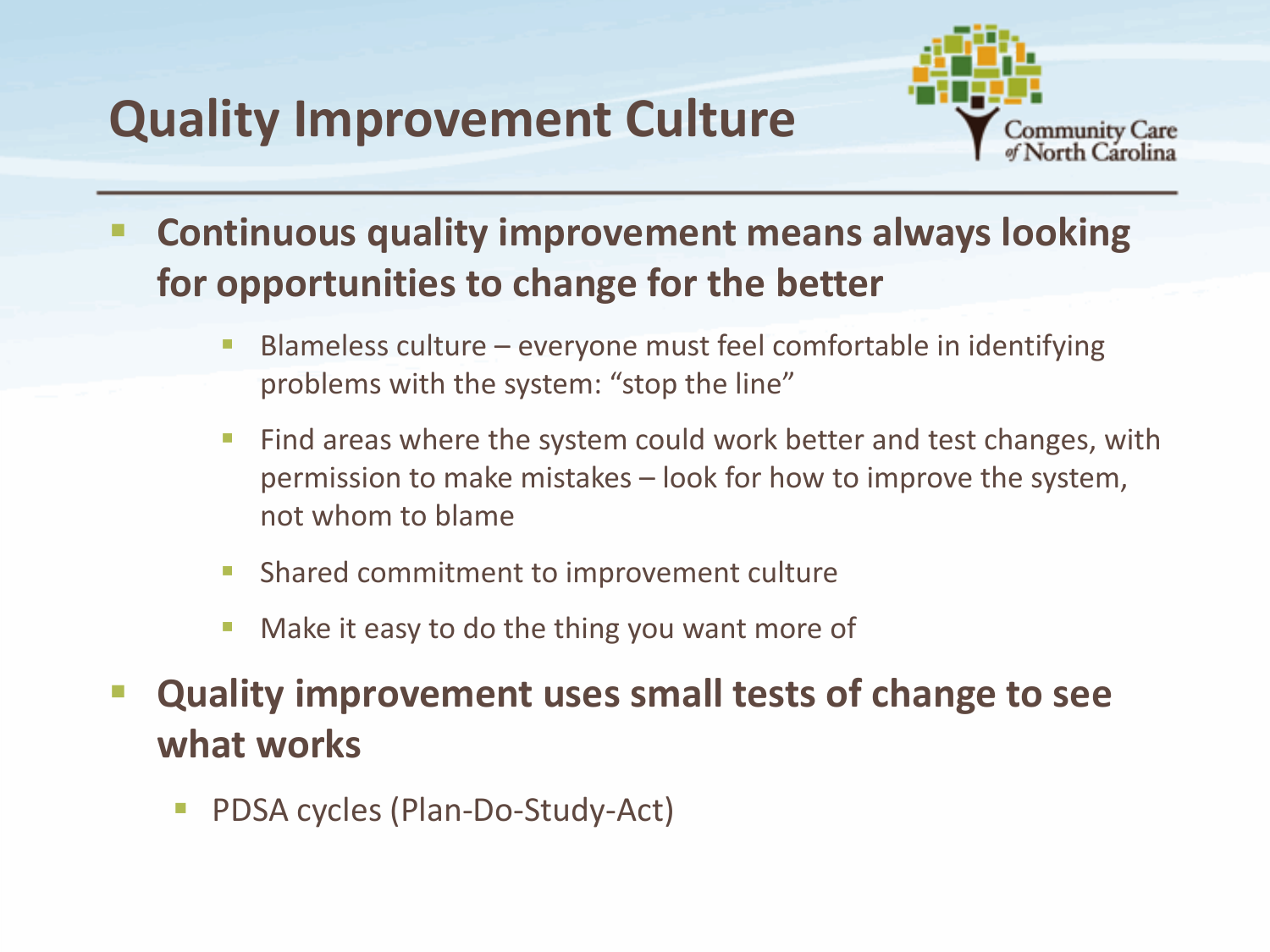



- **Quality assurance (QA) looks at whether we are doing what we are supposed to do**
- **Quality improvement (QI) focuses on how we can do better at what we are doing**
- **QI implies change**

"While all changes do not lead to improvement, all improvement requires change."

**The focus should always remain on the patient – are we improving the quality of care and the birth outcomes of our patients?**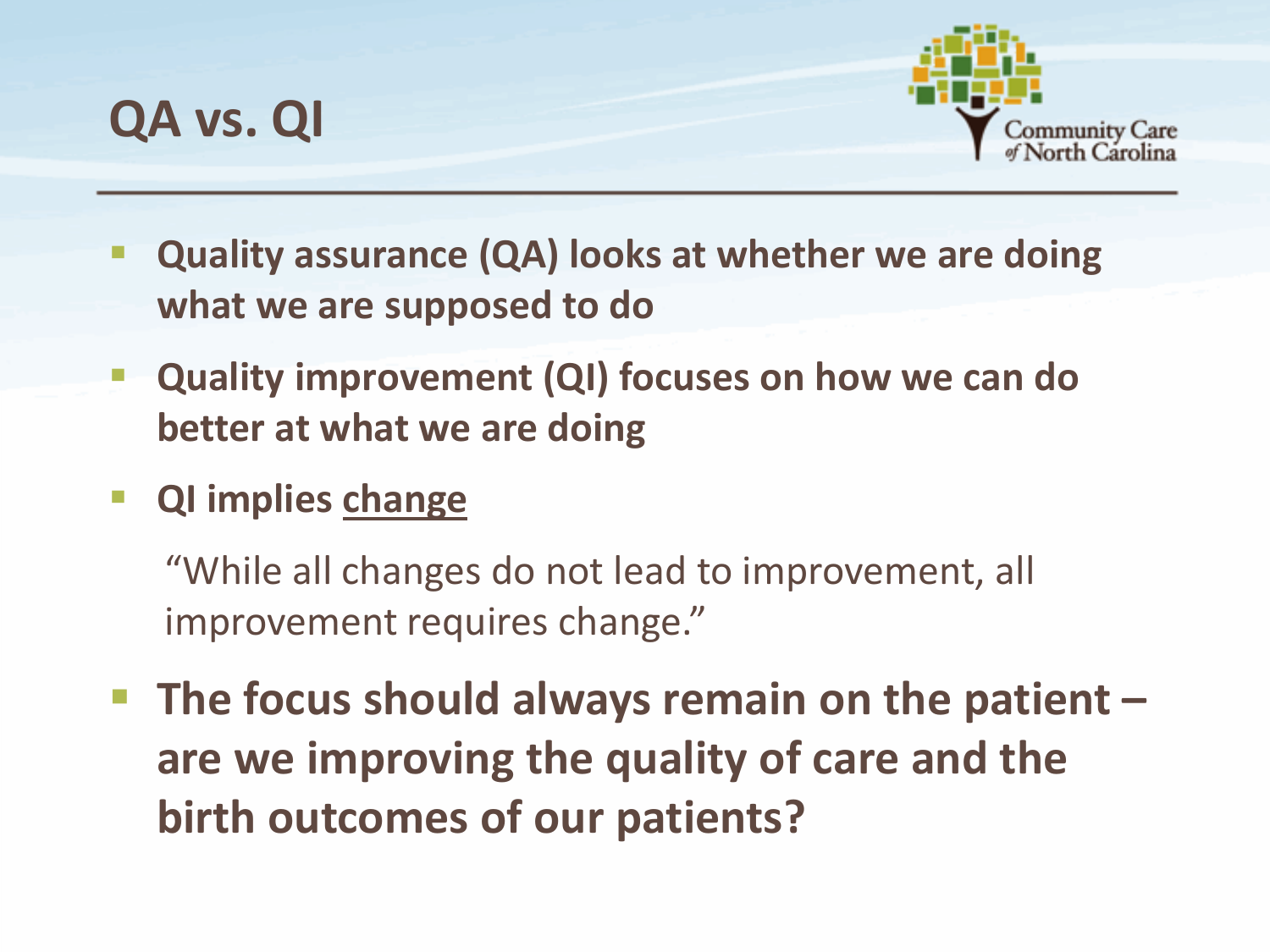### **Use of data to drive quality**



- "Data" is anything we measure
- **These are some of the tools that we have to help us do our** job more effectively
- **The goal is to use numbers to help us learn more about** how to improve our work, rather than to work to improve the numbers
- **Who doesn't want to know if your work is making a** difference?

**"Measurement is a critical part of testing and implementing changes; measures tell a team whether the changes they are making actually lead to improvement."**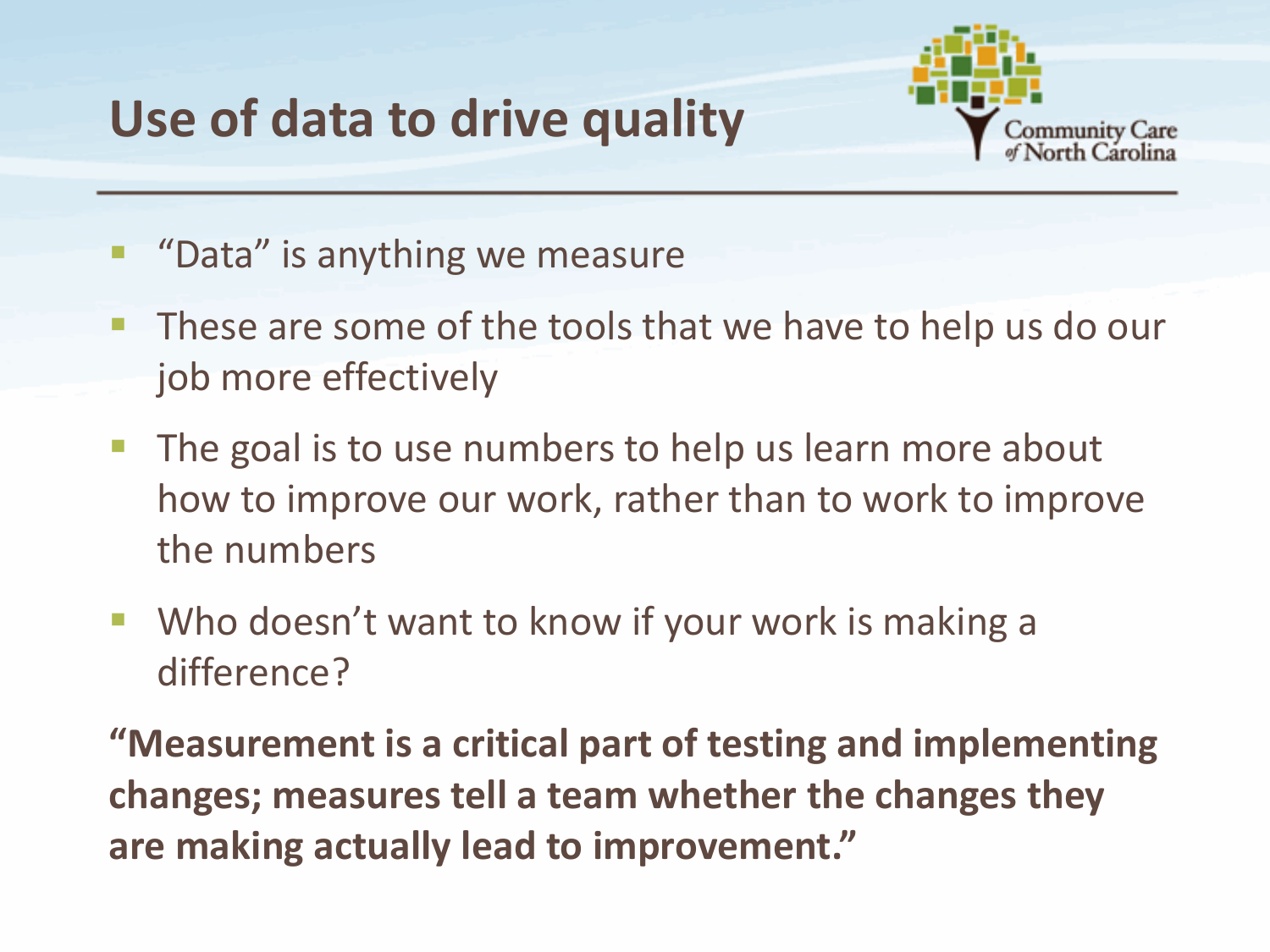### **Types of measures**



### **Three types of measures:**

- Outcome: how does the system impact the patient's health?
	- Birth outcome
	- Multifactorial dig into the processes that evidence suggests are associated with the desired outcome
- **Process:** is the system working as planned?
	- Priority patients engaged in care management
	- Ensure the processes that are associated with the desired outcome are occurring
- Balancing: are changes in one part of the system affecting other parts of the system?
	- Deferrals for unable to contact within 30 days
	- Ensure changes to processes aren't having negative impact on other processes associated with the outcome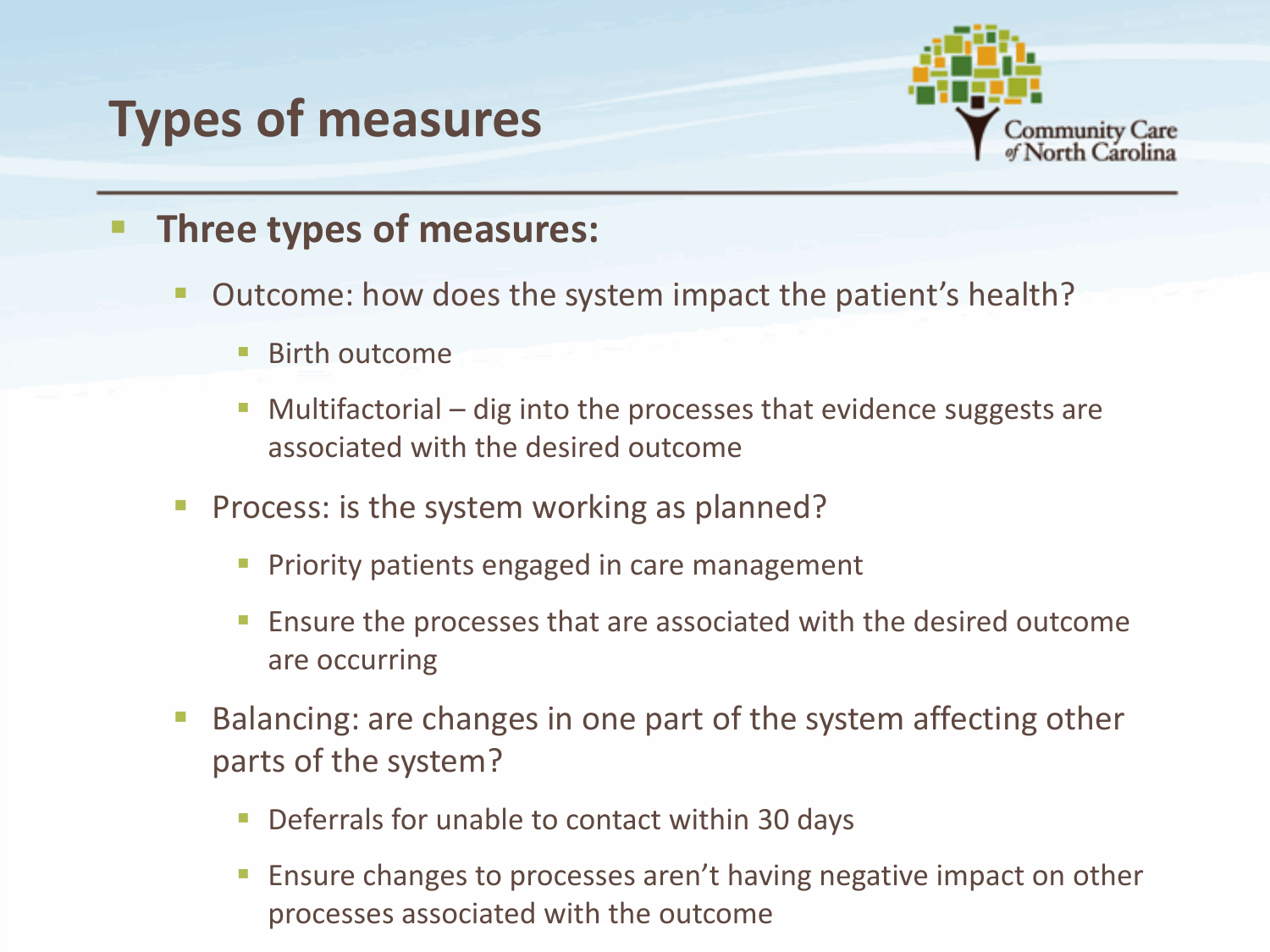## **Types of measures/new OBCM contract measures**



- **KPIs in master contract with DMA and CCNC contract with local networks are outcome measures**
- **OBCM contract measures are process measures:**
	- **Proportion of pregnant Medicaid patients with risk screen in CMIS**
	- **Proportion of priority OB patients with timely OBCM contact**
	- **Proportion of priority OB patients with timely assessment**
	- **Postpartum visit\* rate for patients receiving pregnancy care** management at time of delivery
		- \*Documentation reminder use the "postpartum visit date" in Pregnancy Assessment only to document postpartum visits with the provider that have actually taken place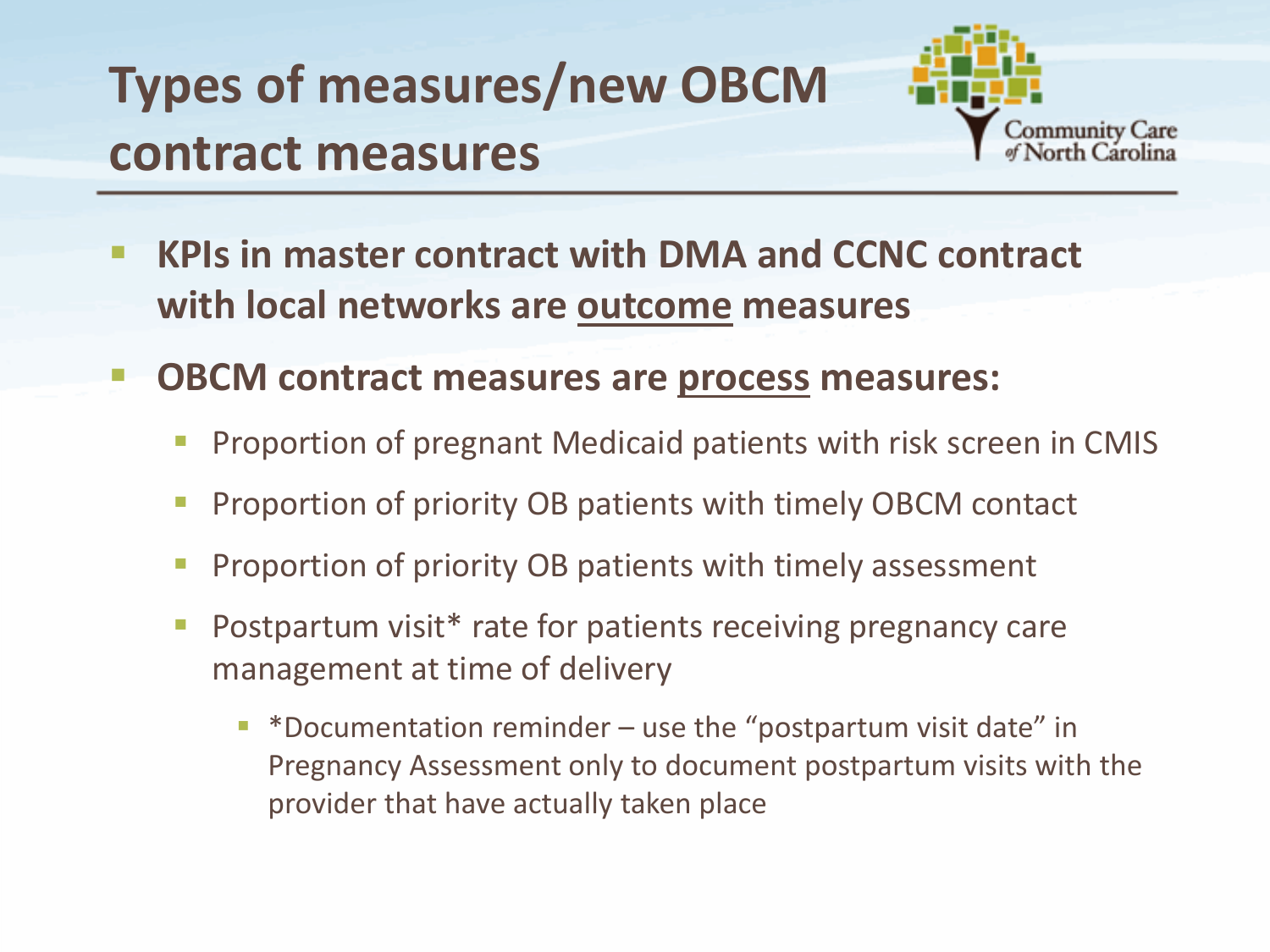## **Types of measures/OBCM Data Dashboard measures**



- **Dashboard currently includes process measures:**
	- **Timely patient contact**
	- **Timely patient assessment**
	- **Deferrals**
	- **Proportion of pregnant Medicaid population engaged in** pregnancy care management
- **These are indicators of basic elements of program implementation – are the patients being served?**
- **Next phase: dashboard measures to assess specific aspects of services**
	- Adherence to OBCM tobacco cessation pathway
	- **Adherence to specific elements of OBCM Common Pathway**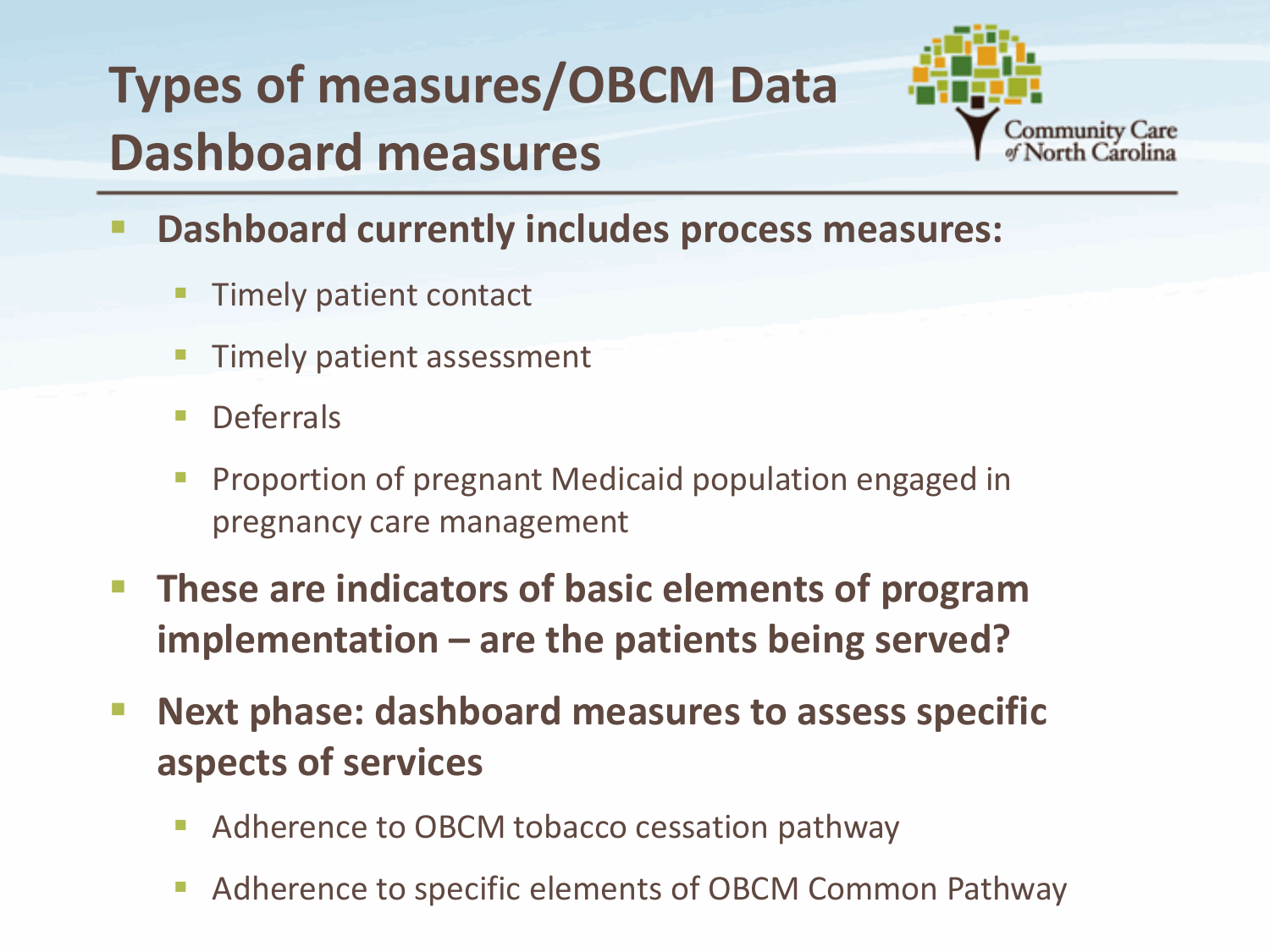## Current dashboard rates



- **State-level for 6-month period ending March 2013:**
	- **Timely patient contact:** 67% of all priority OB patients
		- Improvement from 63% in previous 6 months
	- **Timely patient assessment**: 52% of all priority OB patients
		- Improvement from 47% in previous 6 months
	- **Deferral** within 60 days of screening: 19% of priority patients
		- Improvement from 20% in previous 6 months
	- **Engagement** of pregnant Medicaid population: 55%
		- Improvement from 52% in previous 6 months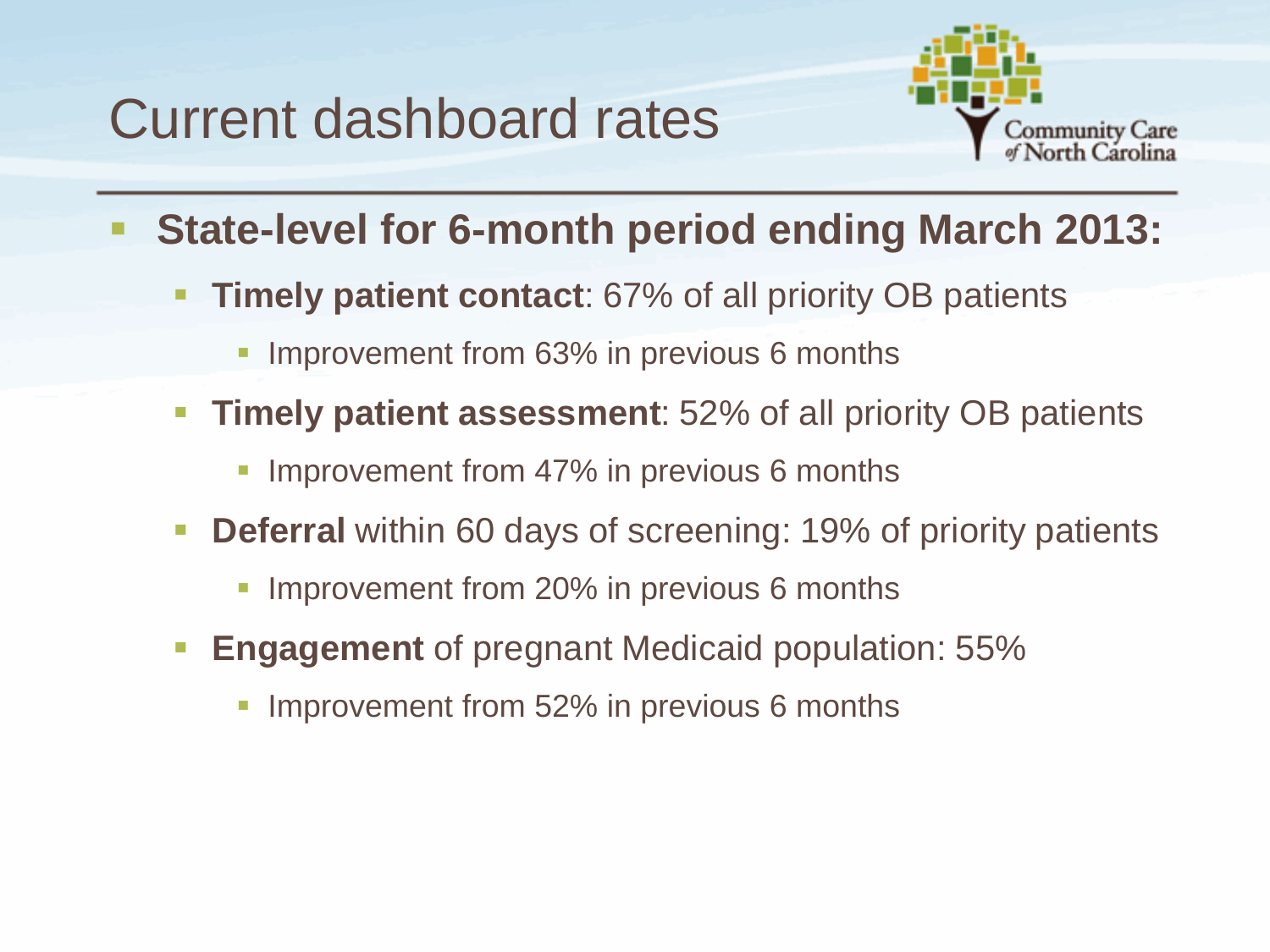# **Role of contract/dashboard measures**



- **What does it mean if you are an outlier on these measures?**
	- **Something is working really well**
	- **Something is not happening that should be**
- **What does it mean for your program if you are underperforming?**
	- **Lots of opportunities for improvement!**
	- **IMPORTANCE OF THE IMAGE CHANGES TO SEE WHAT WILL ALLOW YOU TO IMPTOVE**
- **Areas of concern are not the underperformers but those not trying to find changes that might lead to improvement**
	- Consider ways to use available data to test changes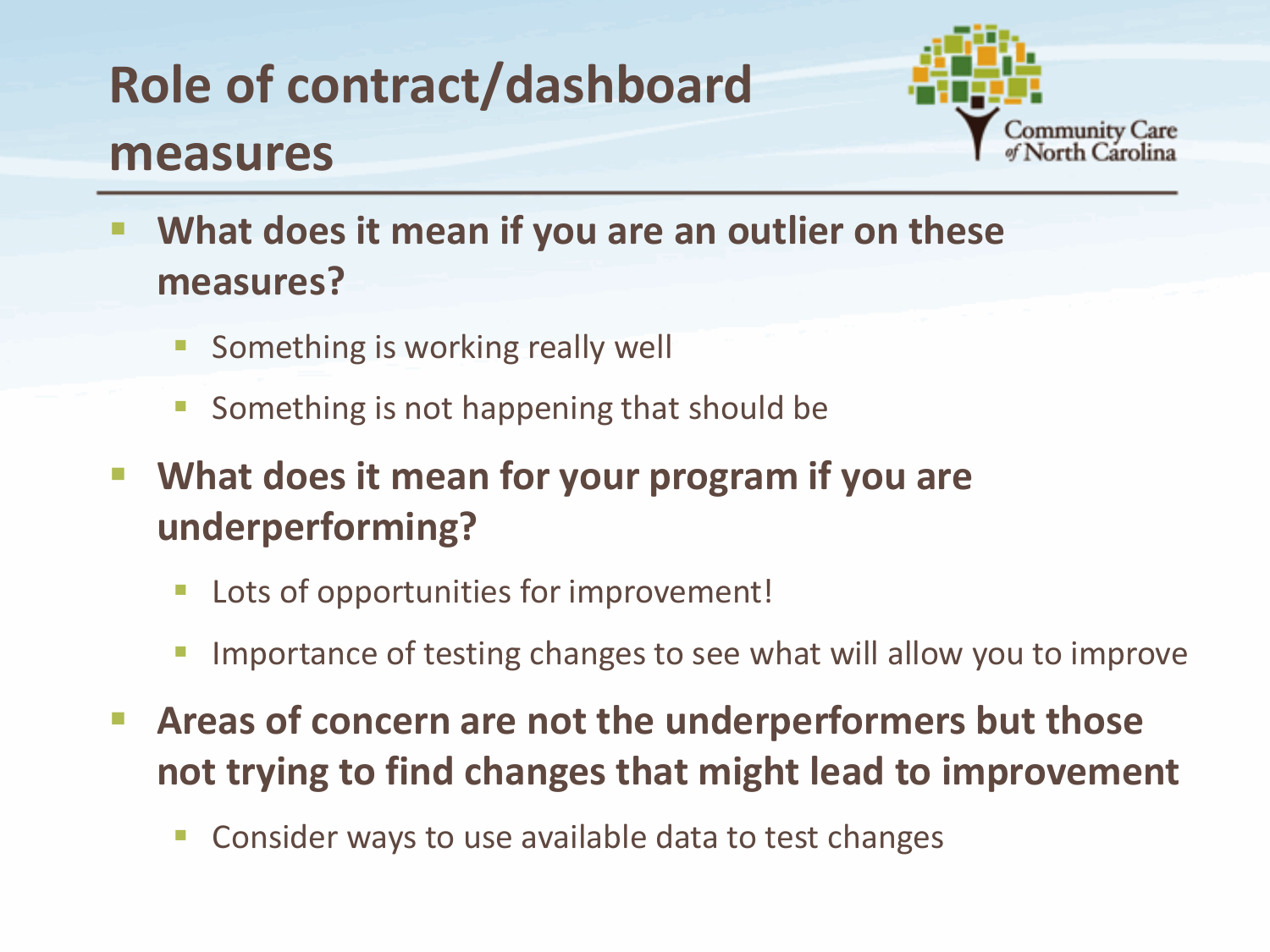

Seize opportunities for improvement and embrace a culture of change!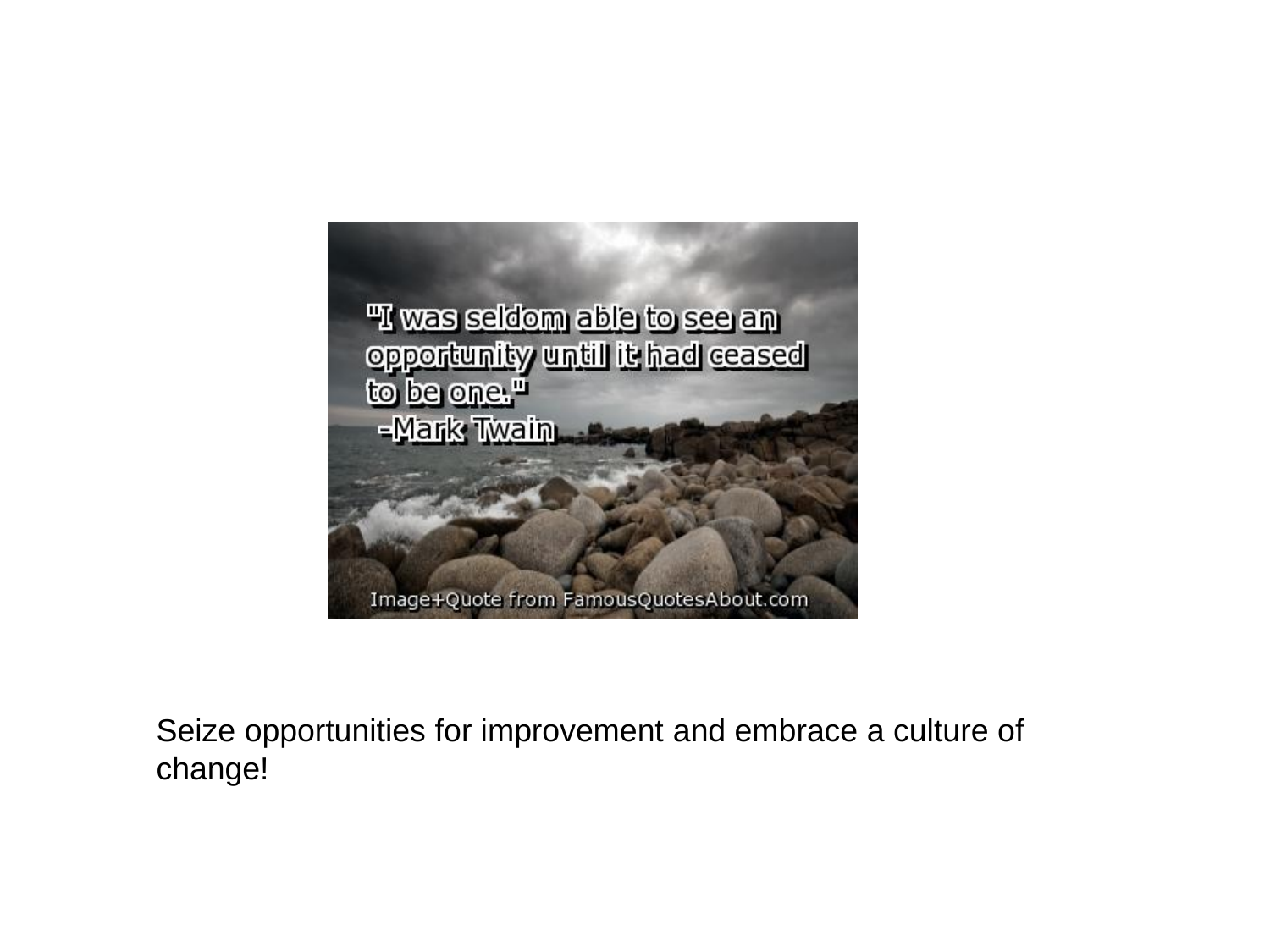# What changes can we make that will result in an improvement? **"What can we do next Tuesday?"**

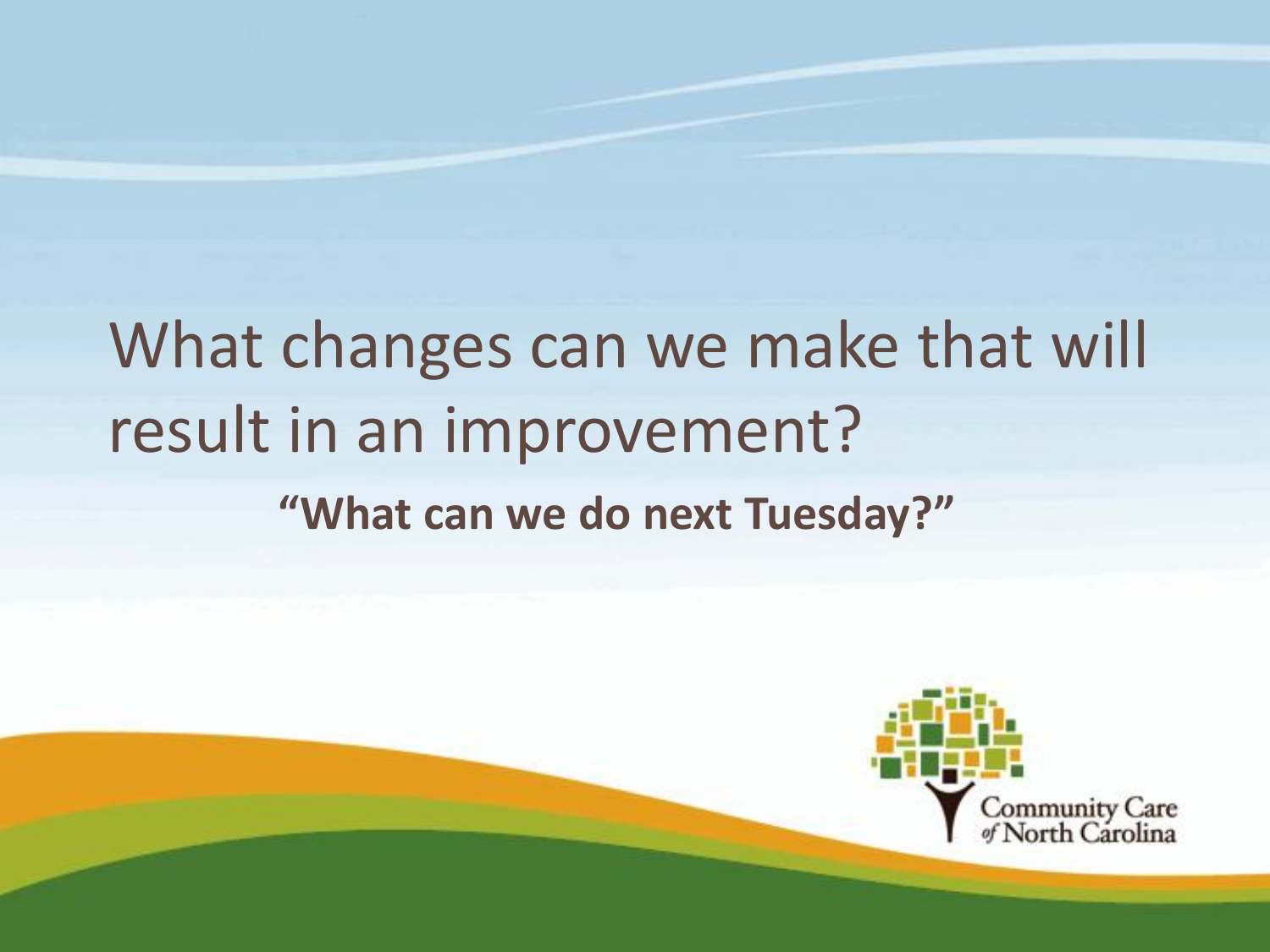



- **OBCM measures describe overall performance on various process measures but do not answer the questions "why" or "how"**
	- **Patient contact measure shows the proportion of patients with** timely OBCM contact but does not explain why that number is what it is or how to change it

### **All solutions are local**

- Why is the rate of patient contact what it is in your county? How can you improve it? How did you improve it?
- **What can you learn about your local processes from data**
	- CMIS reports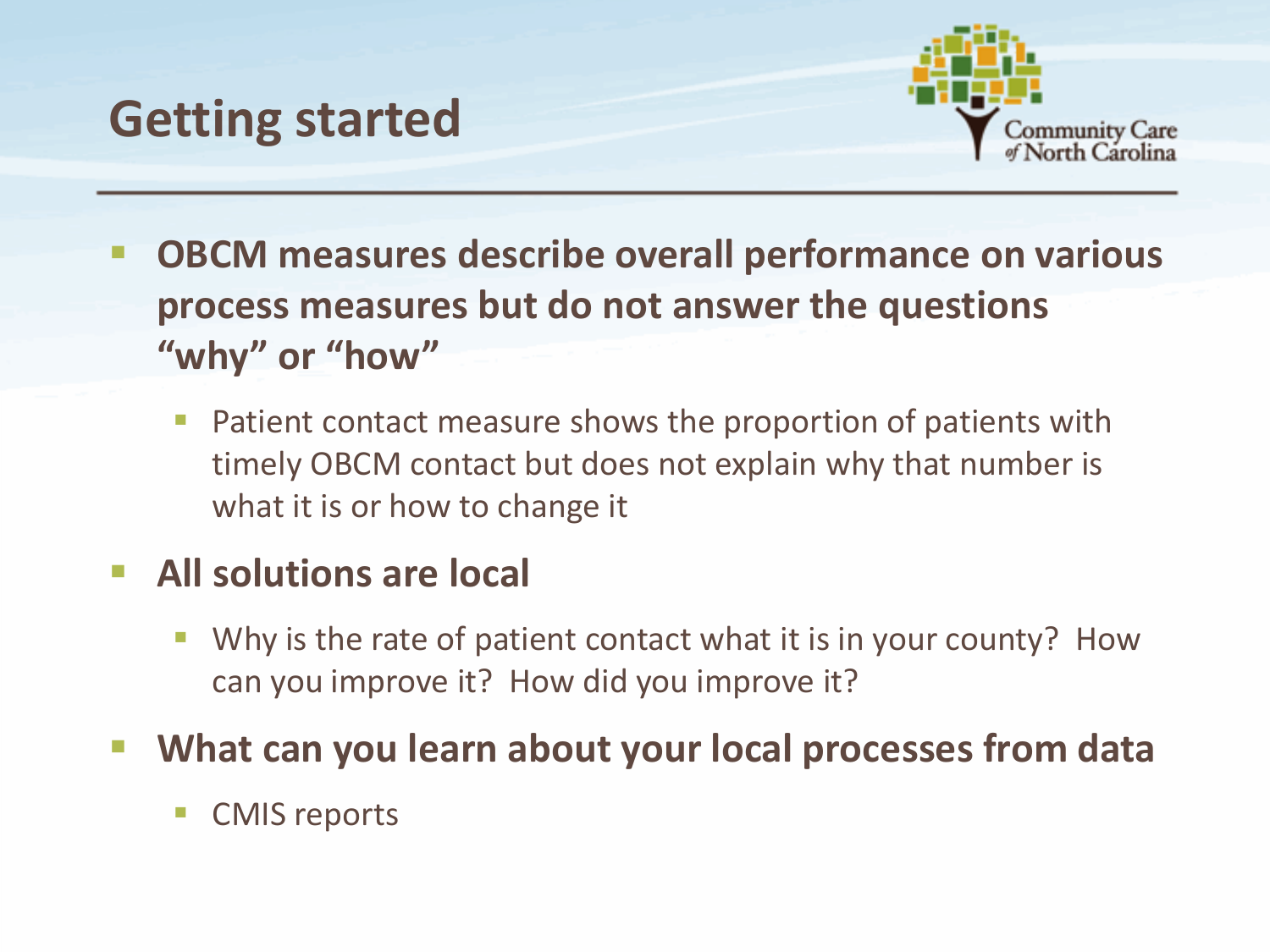### **Getting started**



- Who needs to be involved in any change discussions?
- What processes do you need to observe  $-$  a "gemba walk"?
- How can you look for the root causes of why something is happening a certain way?
	- **"** "5 Why's" approach
- **What tools are available locally to help guide improvement** efforts?
- **What tools can you create locally to assess whether your** changes are resulting in improvement?